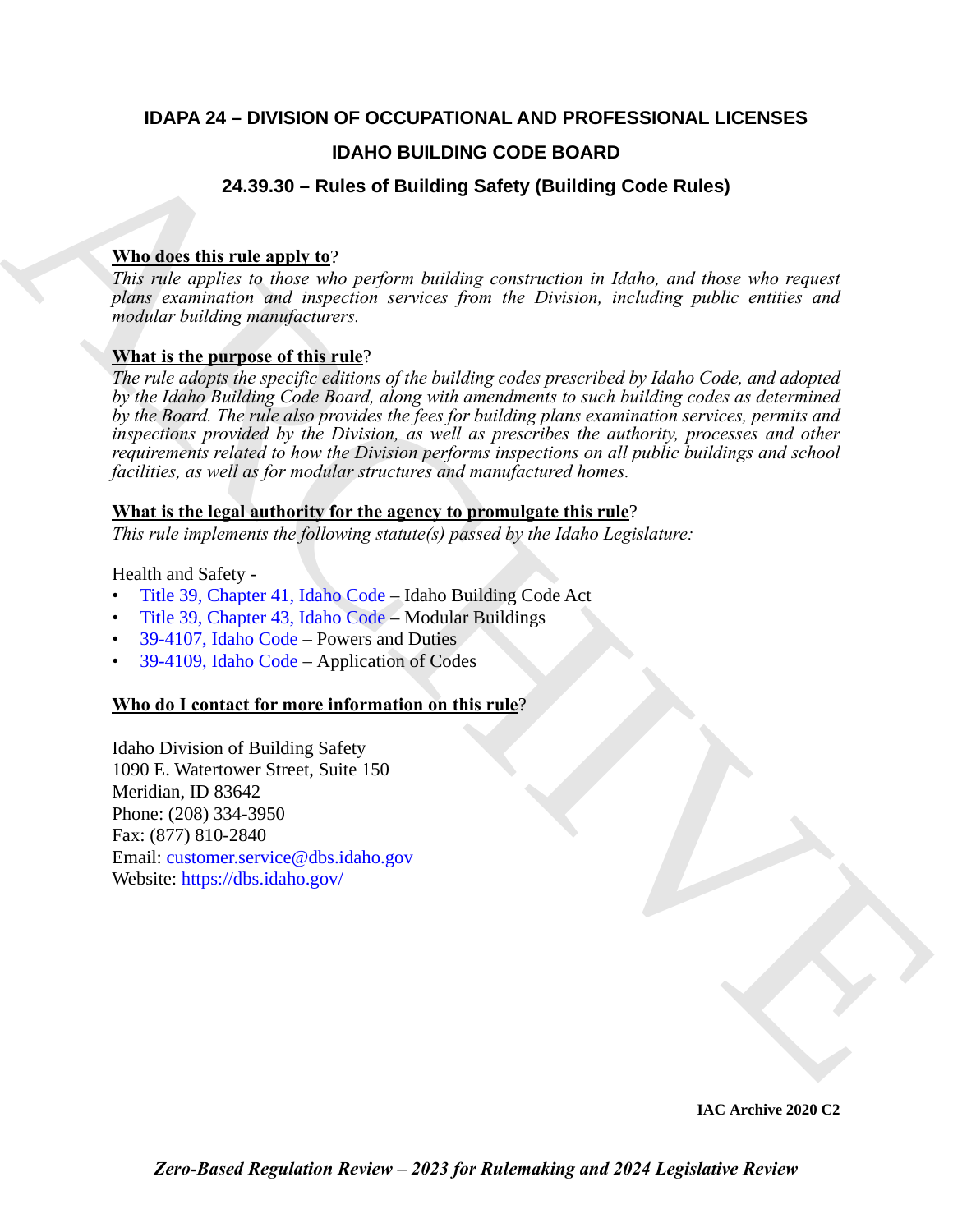# **Table of Contents**

| 24.39.30 – Rules of Building Safety (Building Code Rules)      |  |
|----------------------------------------------------------------|--|
|                                                                |  |
|                                                                |  |
|                                                                |  |
|                                                                |  |
|                                                                |  |
|                                                                |  |
|                                                                |  |
|                                                                |  |
|                                                                |  |
|                                                                |  |
|                                                                |  |
|                                                                |  |
|                                                                |  |
| 038. Integrated Design And Fundamental Commissioning Of Public |  |
|                                                                |  |
|                                                                |  |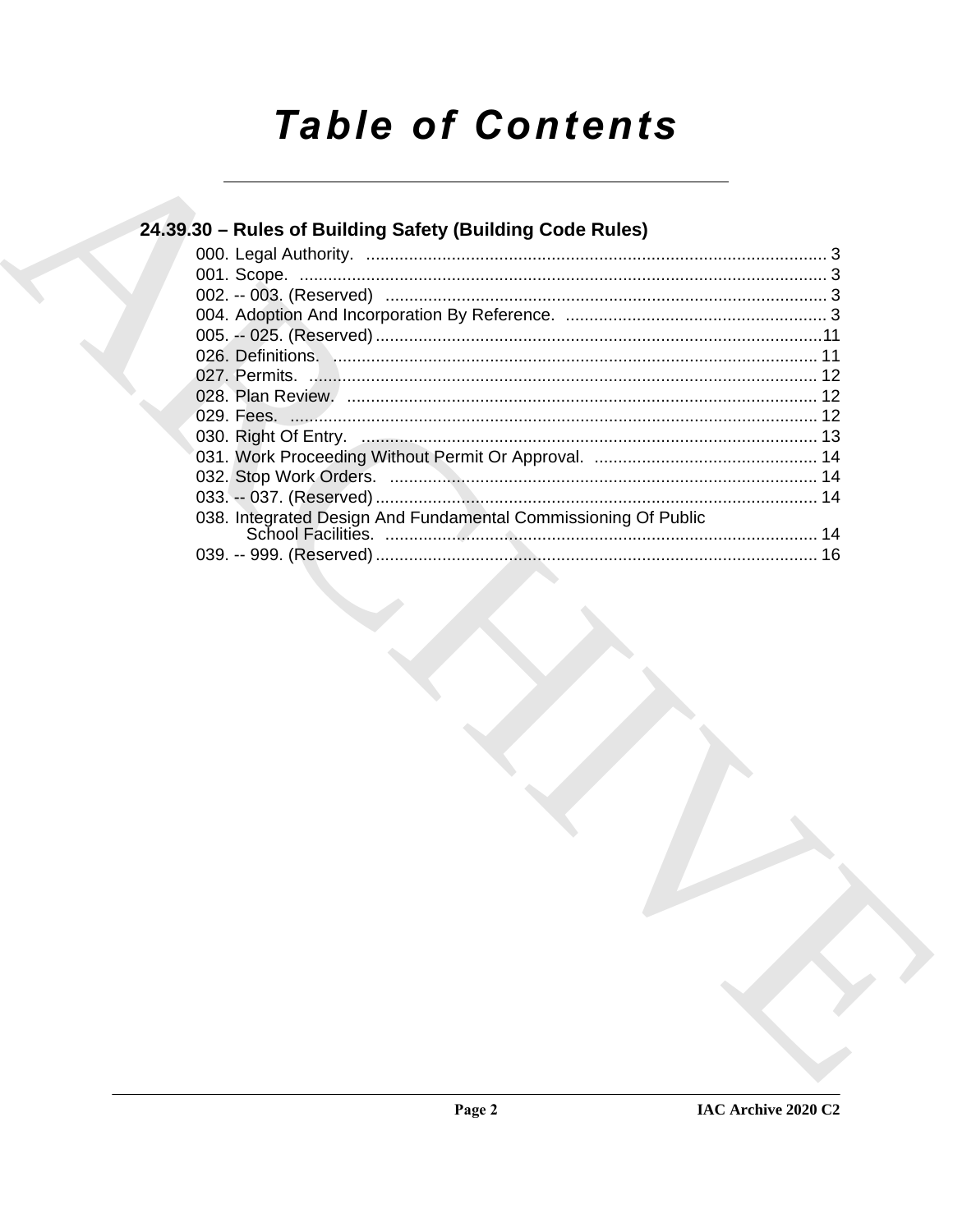#### **24.39.30 – RULES OF BUILDING SAFETY (BUILDING CODE RULES)**

### <span id="page-2-6"></span><span id="page-2-1"></span><span id="page-2-0"></span>**000. LEGAL AUTHORITY.**

The rules are promulgated pursuant to Section 39-4107, Idaho Code. (7-1-21)T

#### <span id="page-2-7"></span><span id="page-2-2"></span>**001. SCOPE.**

The rules prescribe the criteria for enforcement and administration of the Idaho Building Code Act by the Idaho Building Code Board and the Division of Occupational and Professional Licenses. (7-1-21)T Building Code Board and the Division of Occupational and Professional Licenses.

#### <span id="page-2-3"></span>**002. -- 003. (RESERVED)**

#### <span id="page-2-5"></span><span id="page-2-4"></span>**004. ADOPTION AND INCORPORATION BY REFERENCE.**

Under the provisions of Sections 39-4109 and 39-4109A, Idaho Code, the codes enumerated in this section are hereby adopted and incorporated by reference into these rules. (7-1-21) adopted and incorporated by reference into these rules.

#### **01. International Building Code**. (7-1-21)T

**a.** 2018 Edition with the following amendments: (7-1-21)T

i. Delete Section 305.2.3 and replace with the following: 305.2.3 Twelve (12) or fewer children in a dwelling unit. A facility such as the above within a dwelling unit and having twelve (12) or fewer children receiving such day care shall be classified as a Group R-3 occupancy or shall comply with the International Residential Code.  $(7-1-21)T$ 

ii. Delete Section 308.2.4 and replace with the following: 308.2.4 Five (5) or fewer persons receiving custodial care. A facility with five (5) or fewer persons receiving custodial care shall be classified as a Group R-3 occupancy or shall comply with the International Residential Code.

iii. Delete Section 308.3.2 and replace with the following: 308.3.2 Five (5) or fewer persons receiving medical care. A facility with five (5) or fewer persons receiving medical care shall be classified as a Group R-3  $\alpha$  occupancy.  $(7-1-21)$ T

iv. Delete Section 308.5.4 and replace with the following: 308.5.4 Persons receiving care in a dwelling unit. A facility such as the above within a dwelling unit and having twelve (12) or fewer children receiving day care or having five (5) or fewer persons receiving custodial care shall be classified as a Group R-3 occupancy or shall comply with the International Residential Code. (7-1-21)T

The strength constraints of Society 29-1107, holes Code<br>
BH, second the strength constraints and the strength constraints of the Made Delaids Code Art by the Hampshrontene<br>
Hampshrontene and the strength constraints are t Delete Section 310.4 and replace with the following: 310.4 Residential Group R-3. Residential Group R-3 occupancies where the occupants are primarily permanent in nature and not classified as Group R-1, R-2, R-4, E or I, including:1. Buildings that do not contain more than two (2) dwelling units. 2. Care facilities that provide accommodations for five (5) or fewer persons receiving personal care, custodial care or medical care. 3. Congregate living facilities (nontransient) with sixteen (16) or fewer occupants, including boarding houses (nontransient), convents, dormitories, fraternities and sororities, and monasteries. 4. Congregate living facilities (transient) with ten (10) or fewer occupants, including boarding houses (transient). 5. Dwelling units providing day care for twelve (12) or fewer children. 6. Lodging houses (transient) with five (5) or fewer guest rooms and ten (10) or fewer occupants.  $(7-1-21)T$ 

vi. Delete Section 310.4.1 and replace with the following: 310.4.1 Care facilities within a dwelling. Care facilities for twelve (12) or fewer children receiving day care or for five (5) or fewer persons receiving personal care or custodial care that are within a one- or two-family dwelling are permitted to comply with the International Residential Code. (7-1-21)T

vii. Add the following as Section 602.1.2: 602.1.2 Alternative provisions. As an alternative to the construction types defined in Sections 602.2 through 602.5, buildings and structures erected or to be erected, altered, or extended in height or area may be classified as construction type IV-A, IV-B, or IV-C in accordance with the provisions adopted in Paragraph 004.01.b of these rules. Buildings and structures classified as construction type IV-A, IV-B, or IV-C shall comply with the provisions adopted in Paragraph 004.01.b of these rules and all other applicable provisions of this code.  $(7-1-21)$ T applicable provisions of this code.

viii. Delete footnote <sup>e</sup> under Table 2902.1 Minimum Number of Required Plumbing Fixtures and replace with the following: <sup>e</sup> For business occupancies, excluding restaurants, and mercantile occupancies with an occupant load of thirty  $(30)$  or fewer, service sinks shall not be required.  $(7-1-21)$ T

**Section 000 Page 3**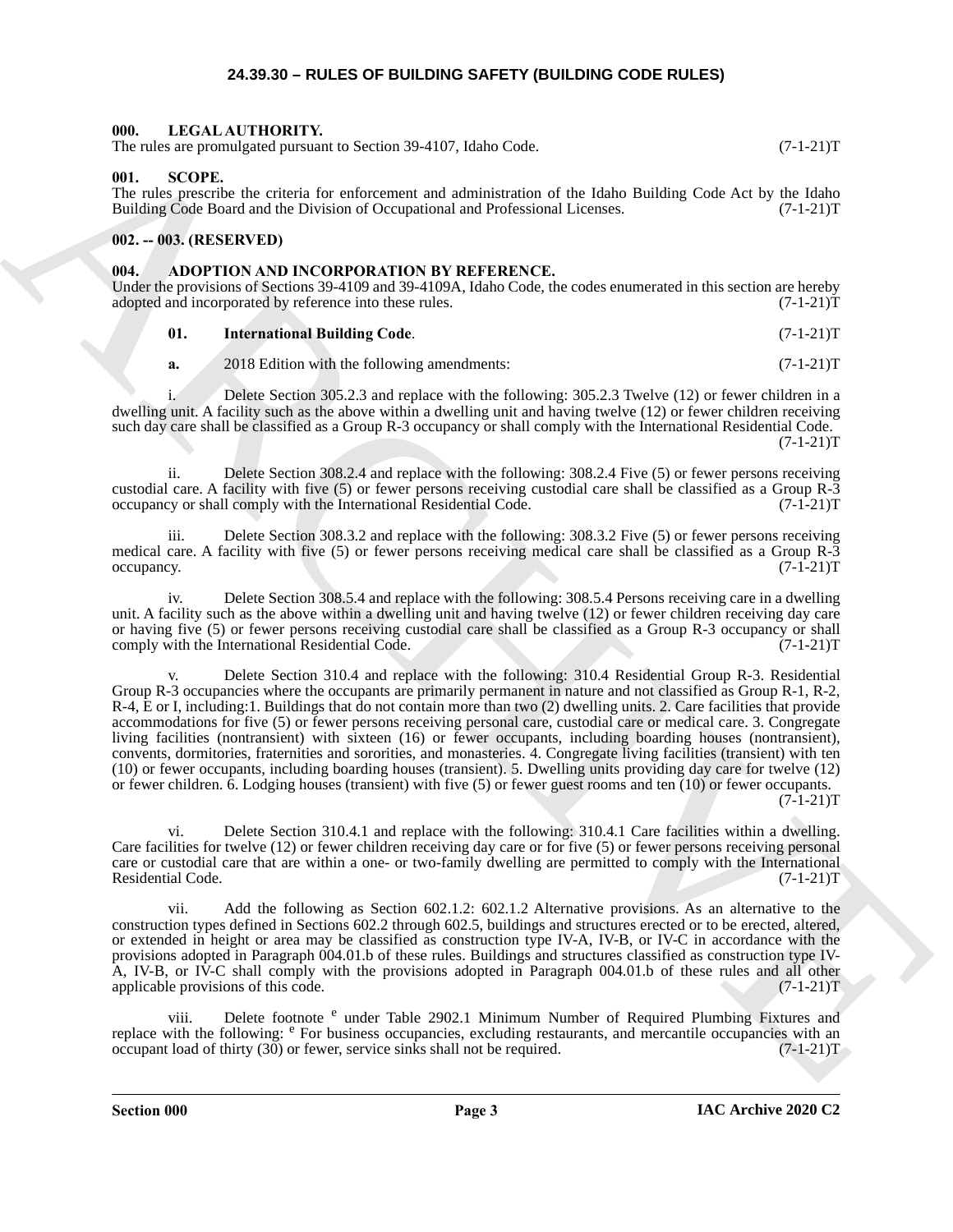#### *IDAHO ADMINISTRATIVE CODE IDAPA 24.39.30 – Rules of Building Safety DOPL – Idaho Building Code Board (Building Code Rules)*

ix. Delete footnote <sup>f</sup> from Table 2902.1 Minimum Number of Required Plumbing Fixtures, add footnote  $\hat{f}$  in the header row of the column in Table 2902.1 labeled "Drinking Fountains," and delete footnote  $\hat{f}$  under Table 2902.1 and replace with the following: <sup>f</sup> Drinking fountains are not required for an occupant load of thirty (30) or fewer.  $(7-1-21)T$ 

x. Delete Section 3113.1 and replace with the following: 3113.1 General. The provisions of this Section shall apply to relocatable buildings. Relocatable buildings manufactured after the effective date of this code shall comply with the applicable provisions of this code; title 39, chapter 43, Idaho Code; and IDAPA 24.39.31. Exception: This Section shall not apply to manufactured housing used as dwellings. (7-1-21) T

**b.** The provisions of the 2021 Edition relating to mass timber construction, including, but not limited (7-1-21)T  $t_0$ : (7-1-21)T

i. In Section 202, the definitions of the terms MASS TIMBER; NONCOMBUSTIBLE PROTECTION (FOR MASS TIMBER); SECONDARY STRUCTURAL MEMBERS; and WALL, LOAD BEARING; (7-1-21)T BEARING; (7-1-21)T

ii. Sections 403.3.2, 508.4.4.1, 509.4.1.1, 602.4 through 602.4.3.6, 703.6, 703.7, 704.4, 722.7 through 722.7.2.2, 1705.5.3, 1705.20, 2304.10.1, 3313.1 through 3313.3.3, 3313.5, and 3314.1; (7-1-21)T

iii. Tables 504.3, 504.4, 506.2, 601, 705.5, 722.7.1(1), 722.7.1(2), and 1705.5.3, including any note g each table adopted in this subparagraph; and  $(7-1-21)T$ following each table adopted in this subparagraph; and

iv. In Chapter 35, the referenced standards ANSI/APA PRG 320—2019: Standard for Performancerated Cross-laminated Timber, referenced in Sections 602.4 and 2303.1.4, and ASTM D3498—03(2011): Standard Specification for Adhesives for Field-Gluing Plywood to Lumber Framing for Floor Systems, referenced in Section 703.7. (7-1-21)T 703.7. (7-1-21)T

**02.** International Residential Code. 2018 Edition with the following amendments:  $(7-1-21)T$ 

**2004. Case of Balling Sole 60 and** 2004. But in the state of Balling Code Balling and the state of Balling Rounds Particular State of Balling Rounds Particular State of Balling Rounds Particular State of Balling Rounds **a.** Delete the exception under Section R101.2 Scope, and replace with the following: Exception: The following shall also be permitted to be constructed in accordance with this code: 1. Owner-occupied lodging houses with five (5) or fewer guestrooms and ten (10) or fewer total occupants. 2. A care facility with five (5) or fewer persons receiving custodial care within a dwelling unit or single-family dwelling. 3. A care facility for five (5) or fewer persons receiving personal care that are within a dwelling unit or single-family dwelling. 4. A care facility with twelve (12) or fewer children receiving day care within a dwelling unit or single-family dwelling. (7 twelve (12) or fewer children receiving day care within a dwelling unit or single-family dwelling.

**b.** Delete Section R104.10.1 Flood hazard areas. (7-1-21)T

**c.** Delete item number 7 under the "Building" subheading of Section R105.2 Work exempt from permit, and replace with the following: 7. Prefabricated swimming pools that are not greater than four (4) feet (one thousand, two hundred nineteen (1219) mm) deep. (7-1-21)T

**d.** Add the following as item number 11 under the "Building" subheading of Section R105.2 Work (7-1-21)T exempt from permit: 11. Flag poles.

**e.** Delete Section R109.1.3 and replace with the following: R109.1.3 Floodplain inspections. For construction in areas prone to flooding as established by Table R301.2(1), upon placement of the lowest floor, including basement, the building official is authorized to require submission of documentation of the elevation of the lowest floor, including basement, required in Section R322. (7-1-21) lowest floor, including basement, required in Section R322.

**f.** Delete Section R301.2.1.2 Protection of Openings. (7-1-21)T

**g.** Delete Table R302.1(1) and replace with the following: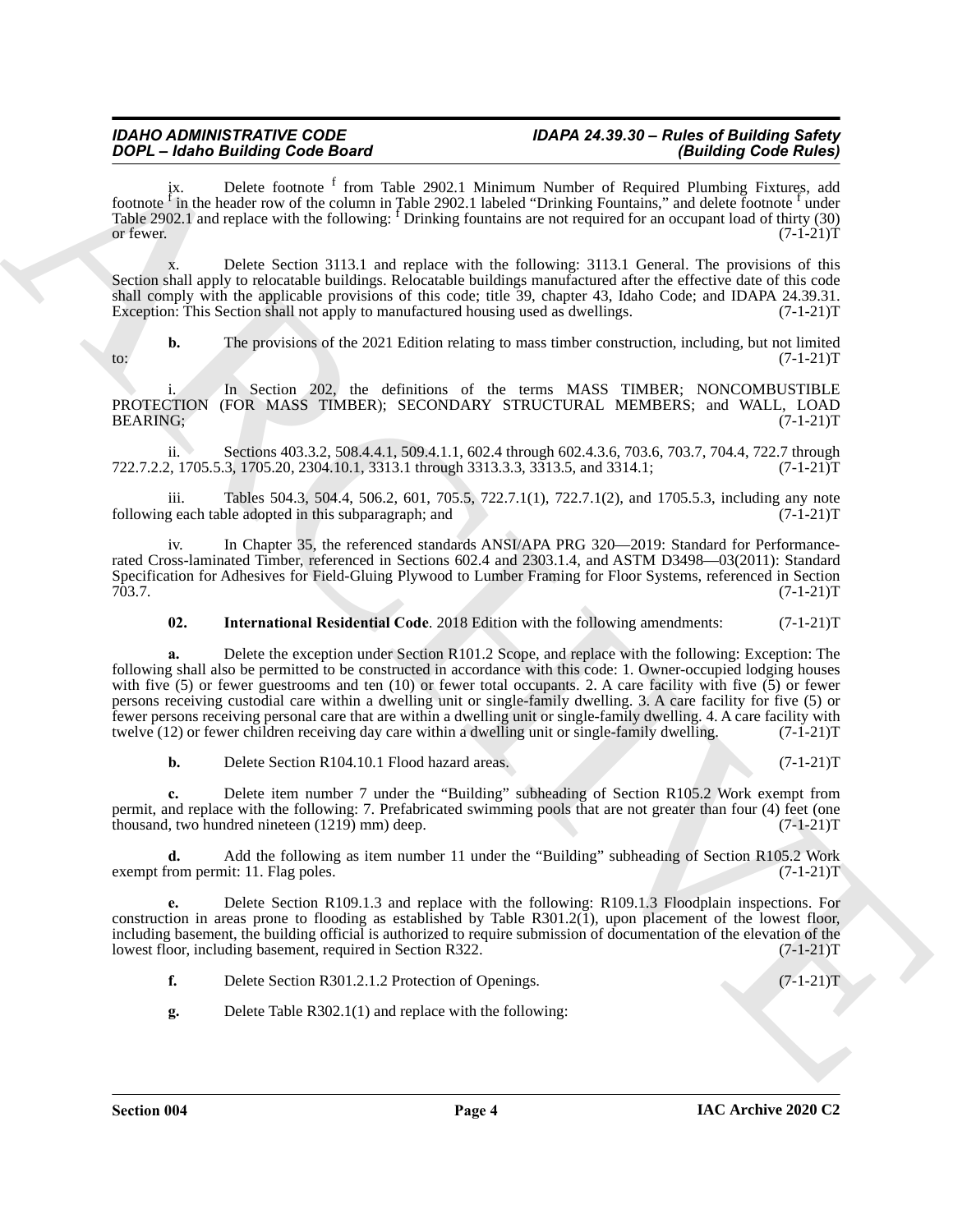| <b>MINIMUM FIRE</b><br><b>MINIMUM FIRE-RESISTANCE</b><br><b>EXTERIOR WALL ELEMENT</b><br><b>SEPARATION</b><br><b>RATING</b><br><b>DISTANCE</b><br>1 hour-tested in accordance<br>with ASTM E 119, UL263, or<br>Fire-resistance rated<br>Section 703.3 of the International<br>$<$ 3 feet<br>Walls<br><b>Building Code with exposure</b><br>from both sides<br>Not fire-resistance rated<br>0 hours<br>$\geq$ 3 feet<br>1 hour on the underside, or<br>heavy timber, or fire<br>$\geq$ 2 feet to < 3 feet<br>Fire-resistance rated<br>Projections<br>retardant-treated wood <sup>a,b</sup><br>Not fire-resistance rated<br>$\geq$ 3 feet<br>0 hours<br>Not allowed<br>N/A<br>$<$ 3 feet<br><b>Openings</b><br>$\geq$ 3 feet to $<$ 5 feet<br>25% maximum of wall area<br>0 hours<br>in.<br>Walls<br>Unlimited<br>0 hours<br>5 feet<br>Comply with Section R302.4<br>$<$ 3 feet<br>All<br>Penetrations<br>None required<br>$\geq$ 3 feet<br>For SI: 1 foot = $304.8$ mm.<br>$N/A = Not Applicable$<br>$^{\rm a}$ The fire-resistance rating shall be permitted to be reduced to zero (0) hours on the underside of the eave<br>overhang if fireblocking is provided from the wall top plate to the underside of the roof sheathing.<br>$b$ The fire-resistance rating shall be permitted to be reduced to zero (0) hours on the underside of the rake<br>overhang where gable vent openings are not installed.<br>$(7-1-21)T$<br>h.<br>Delete Section R302.13 Fire protection of floors.<br>$(7-1-21)T$<br>Delete Section R303.4 and replace with the following: R303.4 Mechanical Ventilation. Dwelling<br>units shall be provided with whole-house mechanical ventilation in accordance with Section M1505.4.<br>$(7-1-21)T$<br>Delete the exception under Section R313.1 Townhouse automatic fire sprinkler systems, and<br>replace with the following: Exception: Automatic residential fire sprinkler systems shall not be required in<br>townhouses where either two $(2)$ one $(1)$ -hour fire-resistance-rated walls or a common two $(2)$ -hour fire-resistance<br>rated wall, as specified in item number 2 of Section R302.2.2 is installed between dwelling units or when additions or<br>alterations are made to existing townhouses that do not have an automatic residential fire sprinkler system installed.<br>$(7-1-21)T$<br>k.<br>Delete Section R313.2 One- and two-family dwellings automatic fire sprinkler systems. (7-1-21)T<br>Delete the exceptions under Section R314.2.2 Alterations, repairs and additions, and replace with<br>the following: Exceptions: 1. Work involving the exterior surfaces of dwellings, such as, but not limited to,<br>replacement of roofing or siding, or the addition or replacement of windows or doors, or the addition of a porch or<br>deck or electrical permits, are exempt from the requirements of this section. 2. Installation, alteration or repairs of<br>plumbing or mechanical systems are exempt from the requirements of this section.<br>$(7-1-21)T$ | TABLE R302.1(1) - EXTERIOR WALLS |  |
|-------------------------------------------------------------------------------------------------------------------------------------------------------------------------------------------------------------------------------------------------------------------------------------------------------------------------------------------------------------------------------------------------------------------------------------------------------------------------------------------------------------------------------------------------------------------------------------------------------------------------------------------------------------------------------------------------------------------------------------------------------------------------------------------------------------------------------------------------------------------------------------------------------------------------------------------------------------------------------------------------------------------------------------------------------------------------------------------------------------------------------------------------------------------------------------------------------------------------------------------------------------------------------------------------------------------------------------------------------------------------------------------------------------------------------------------------------------------------------------------------------------------------------------------------------------------------------------------------------------------------------------------------------------------------------------------------------------------------------------------------------------------------------------------------------------------------------------------------------------------------------------------------------------------------------------------------------------------------------------------------------------------------------------------------------------------------------------------------------------------------------------------------------------------------------------------------------------------------------------------------------------------------------------------------------------------------------------------------------------------------------------------------------------------------------------------------------------------------------------------------------------------------------------------------------------------------------------------------------------------------------------------------------------------------------------------------------------------------------------------------------------------------------------------------------------------------------------------------------------------------------------------------------------------------------------------------------------------------------------------------------------------------------|----------------------------------|--|
|                                                                                                                                                                                                                                                                                                                                                                                                                                                                                                                                                                                                                                                                                                                                                                                                                                                                                                                                                                                                                                                                                                                                                                                                                                                                                                                                                                                                                                                                                                                                                                                                                                                                                                                                                                                                                                                                                                                                                                                                                                                                                                                                                                                                                                                                                                                                                                                                                                                                                                                                                                                                                                                                                                                                                                                                                                                                                                                                                                                                                               |                                  |  |
|                                                                                                                                                                                                                                                                                                                                                                                                                                                                                                                                                                                                                                                                                                                                                                                                                                                                                                                                                                                                                                                                                                                                                                                                                                                                                                                                                                                                                                                                                                                                                                                                                                                                                                                                                                                                                                                                                                                                                                                                                                                                                                                                                                                                                                                                                                                                                                                                                                                                                                                                                                                                                                                                                                                                                                                                                                                                                                                                                                                                                               |                                  |  |
|                                                                                                                                                                                                                                                                                                                                                                                                                                                                                                                                                                                                                                                                                                                                                                                                                                                                                                                                                                                                                                                                                                                                                                                                                                                                                                                                                                                                                                                                                                                                                                                                                                                                                                                                                                                                                                                                                                                                                                                                                                                                                                                                                                                                                                                                                                                                                                                                                                                                                                                                                                                                                                                                                                                                                                                                                                                                                                                                                                                                                               |                                  |  |
|                                                                                                                                                                                                                                                                                                                                                                                                                                                                                                                                                                                                                                                                                                                                                                                                                                                                                                                                                                                                                                                                                                                                                                                                                                                                                                                                                                                                                                                                                                                                                                                                                                                                                                                                                                                                                                                                                                                                                                                                                                                                                                                                                                                                                                                                                                                                                                                                                                                                                                                                                                                                                                                                                                                                                                                                                                                                                                                                                                                                                               |                                  |  |
|                                                                                                                                                                                                                                                                                                                                                                                                                                                                                                                                                                                                                                                                                                                                                                                                                                                                                                                                                                                                                                                                                                                                                                                                                                                                                                                                                                                                                                                                                                                                                                                                                                                                                                                                                                                                                                                                                                                                                                                                                                                                                                                                                                                                                                                                                                                                                                                                                                                                                                                                                                                                                                                                                                                                                                                                                                                                                                                                                                                                                               |                                  |  |
|                                                                                                                                                                                                                                                                                                                                                                                                                                                                                                                                                                                                                                                                                                                                                                                                                                                                                                                                                                                                                                                                                                                                                                                                                                                                                                                                                                                                                                                                                                                                                                                                                                                                                                                                                                                                                                                                                                                                                                                                                                                                                                                                                                                                                                                                                                                                                                                                                                                                                                                                                                                                                                                                                                                                                                                                                                                                                                                                                                                                                               |                                  |  |
|                                                                                                                                                                                                                                                                                                                                                                                                                                                                                                                                                                                                                                                                                                                                                                                                                                                                                                                                                                                                                                                                                                                                                                                                                                                                                                                                                                                                                                                                                                                                                                                                                                                                                                                                                                                                                                                                                                                                                                                                                                                                                                                                                                                                                                                                                                                                                                                                                                                                                                                                                                                                                                                                                                                                                                                                                                                                                                                                                                                                                               |                                  |  |
|                                                                                                                                                                                                                                                                                                                                                                                                                                                                                                                                                                                                                                                                                                                                                                                                                                                                                                                                                                                                                                                                                                                                                                                                                                                                                                                                                                                                                                                                                                                                                                                                                                                                                                                                                                                                                                                                                                                                                                                                                                                                                                                                                                                                                                                                                                                                                                                                                                                                                                                                                                                                                                                                                                                                                                                                                                                                                                                                                                                                                               |                                  |  |
|                                                                                                                                                                                                                                                                                                                                                                                                                                                                                                                                                                                                                                                                                                                                                                                                                                                                                                                                                                                                                                                                                                                                                                                                                                                                                                                                                                                                                                                                                                                                                                                                                                                                                                                                                                                                                                                                                                                                                                                                                                                                                                                                                                                                                                                                                                                                                                                                                                                                                                                                                                                                                                                                                                                                                                                                                                                                                                                                                                                                                               |                                  |  |
|                                                                                                                                                                                                                                                                                                                                                                                                                                                                                                                                                                                                                                                                                                                                                                                                                                                                                                                                                                                                                                                                                                                                                                                                                                                                                                                                                                                                                                                                                                                                                                                                                                                                                                                                                                                                                                                                                                                                                                                                                                                                                                                                                                                                                                                                                                                                                                                                                                                                                                                                                                                                                                                                                                                                                                                                                                                                                                                                                                                                                               |                                  |  |
|                                                                                                                                                                                                                                                                                                                                                                                                                                                                                                                                                                                                                                                                                                                                                                                                                                                                                                                                                                                                                                                                                                                                                                                                                                                                                                                                                                                                                                                                                                                                                                                                                                                                                                                                                                                                                                                                                                                                                                                                                                                                                                                                                                                                                                                                                                                                                                                                                                                                                                                                                                                                                                                                                                                                                                                                                                                                                                                                                                                                                               |                                  |  |
|                                                                                                                                                                                                                                                                                                                                                                                                                                                                                                                                                                                                                                                                                                                                                                                                                                                                                                                                                                                                                                                                                                                                                                                                                                                                                                                                                                                                                                                                                                                                                                                                                                                                                                                                                                                                                                                                                                                                                                                                                                                                                                                                                                                                                                                                                                                                                                                                                                                                                                                                                                                                                                                                                                                                                                                                                                                                                                                                                                                                                               |                                  |  |
|                                                                                                                                                                                                                                                                                                                                                                                                                                                                                                                                                                                                                                                                                                                                                                                                                                                                                                                                                                                                                                                                                                                                                                                                                                                                                                                                                                                                                                                                                                                                                                                                                                                                                                                                                                                                                                                                                                                                                                                                                                                                                                                                                                                                                                                                                                                                                                                                                                                                                                                                                                                                                                                                                                                                                                                                                                                                                                                                                                                                                               |                                  |  |

#### **TABLE R302.1(1) - EXTERIOR WALLS**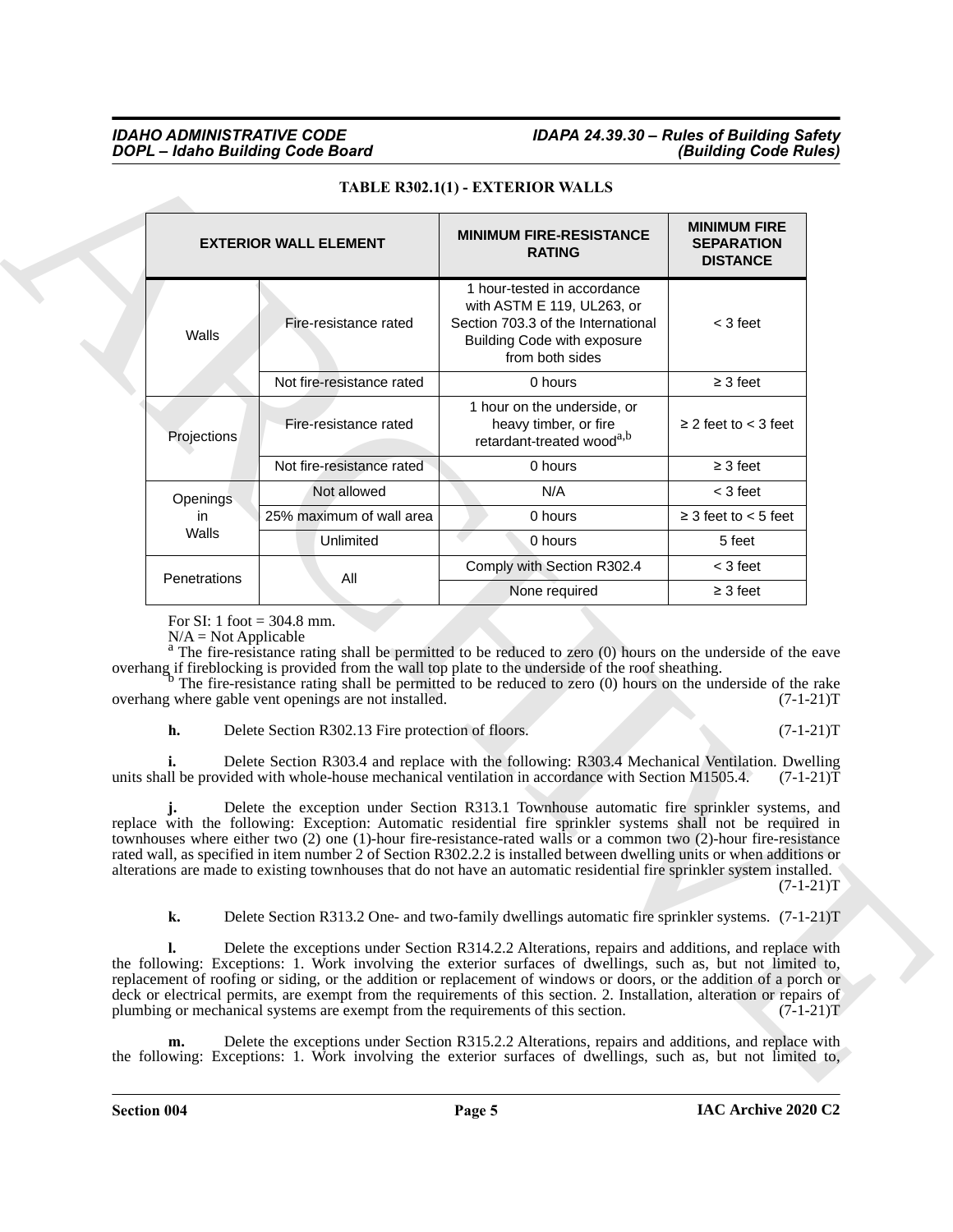|                              | replacement of roofing or siding, or the addition or replacement of windows or doors, or the addition of a porch or<br>deck or electrical permits, are exempt from the requirements of this section. 2. Installation, alteration or repairs of<br>noncombustion plumbing or mechanical systems are exempt from the requirements of this section.                                                                                                                                                                                                                                                                                                                                                                                                                                                                                                                                                                                                                                                                                                                                                                                                                                                                                                                                                                                                                                                                                                                                                                                                                                                                                                                                                                                                                                                                                                                                                                                                            |                                              |                 | $(7-1-21)T$                |
|------------------------------|-------------------------------------------------------------------------------------------------------------------------------------------------------------------------------------------------------------------------------------------------------------------------------------------------------------------------------------------------------------------------------------------------------------------------------------------------------------------------------------------------------------------------------------------------------------------------------------------------------------------------------------------------------------------------------------------------------------------------------------------------------------------------------------------------------------------------------------------------------------------------------------------------------------------------------------------------------------------------------------------------------------------------------------------------------------------------------------------------------------------------------------------------------------------------------------------------------------------------------------------------------------------------------------------------------------------------------------------------------------------------------------------------------------------------------------------------------------------------------------------------------------------------------------------------------------------------------------------------------------------------------------------------------------------------------------------------------------------------------------------------------------------------------------------------------------------------------------------------------------------------------------------------------------------------------------------------------------|----------------------------------------------|-----------------|----------------------------|
| n.                           | Delete Section R322.1.10 As-built elevation documentation.                                                                                                                                                                                                                                                                                                                                                                                                                                                                                                                                                                                                                                                                                                                                                                                                                                                                                                                                                                                                                                                                                                                                                                                                                                                                                                                                                                                                                                                                                                                                                                                                                                                                                                                                                                                                                                                                                                  |                                              |                 | $(7-1-21)T$                |
|                              | Delete Section R322.2.1 and replace with the following: R322.2.1 Elevation requirements. 1.<br>Buildings and structures in flood hazard areas, including flood hazard areas designated as Coastal A Zones, shall have<br>the lowest floors elevated to or above the base flood elevation. 2. In areas of shallow flooding (AO Zones), buildings<br>and structures shall have the lowest floors (including basement) elevated to a height above the highest adjacent grade<br>of not less than the depth number specified in feet (mm) on the FIRM, or not less than two (2) feet (610 mm) if a<br>depth number is not specified. 3. Basement floors that are below grade on all sides shall be elevated to or above base<br>flood elevation. Exception: Enclosed areas below the design flood elevation, including basements with floors that are<br>not below grade on all sides, shall meet the requirements of Section R322.2.2.<br>Delete subparagraph 2.1 of Section R322.2.2 Enclosed area below design flood elevation, and<br>replace with the following: 2.1. The total net area of all openings shall be at least one $(1)$ square inch $(645 \text{ mm2})$ for<br>each square foot (0.093 m2) of enclosed area, or the opening shall be designed and the construction documents shall<br>include a statement that the design and installation of the openings will provide for equalization of hydrostatic flood<br>forces on exterior walls by allowing the automatic entry and exit of floodwaters.<br>Delete Tables R403 Minimum Depth (D) and Width (W) of Crushed Stone Footings (inches),<br>R403.1(1) Minimum Width and Thickness for Concrete Footings for Light-Frame Construction (inches), R403.1(2)<br>Minimum Width and Thickness for Concrete Footings for Light-Frame Construction and Brick Veneer (inches), and<br>R403.1(3) Minimum Width and Thickness for Concrete Footings with Cast-In-Place or Fully Grouted Masonry Wall |                                              |                 | $(7-1-21)T$<br>$(7-1-21)T$ |
| Construction (inches).<br>r. | Add the following as Table R403.1:<br>MINIMUM WIDTH OF CONCRETE, PRECAST, OR MASONRY FOOTINGS (inches) <sup>a</sup>                                                                                                                                                                                                                                                                                                                                                                                                                                                                                                                                                                                                                                                                                                                                                                                                                                                                                                                                                                                                                                                                                                                                                                                                                                                                                                                                                                                                                                                                                                                                                                                                                                                                                                                                                                                                                                         | <b>TABLE R403.1</b>                          |                 | $(7-1-21)T$                |
|                              |                                                                                                                                                                                                                                                                                                                                                                                                                                                                                                                                                                                                                                                                                                                                                                                                                                                                                                                                                                                                                                                                                                                                                                                                                                                                                                                                                                                                                                                                                                                                                                                                                                                                                                                                                                                                                                                                                                                                                             | <b>LOAD-BEARING VALUE OF SOIL (psf)</b>      |                 |                            |
|                              | 1,500                                                                                                                                                                                                                                                                                                                                                                                                                                                                                                                                                                                                                                                                                                                                                                                                                                                                                                                                                                                                                                                                                                                                                                                                                                                                                                                                                                                                                                                                                                                                                                                                                                                                                                                                                                                                                                                                                                                                                       | 2,000                                        | 3,000           | $\geq 4,000$               |
|                              |                                                                                                                                                                                                                                                                                                                                                                                                                                                                                                                                                                                                                                                                                                                                                                                                                                                                                                                                                                                                                                                                                                                                                                                                                                                                                                                                                                                                                                                                                                                                                                                                                                                                                                                                                                                                                                                                                                                                                             | <b>Conventional light-frame construction</b> |                 |                            |
| 1-Story                      | 12                                                                                                                                                                                                                                                                                                                                                                                                                                                                                                                                                                                                                                                                                                                                                                                                                                                                                                                                                                                                                                                                                                                                                                                                                                                                                                                                                                                                                                                                                                                                                                                                                                                                                                                                                                                                                                                                                                                                                          | 12                                           | 12              | 12                         |
| 2-Story                      | 15                                                                                                                                                                                                                                                                                                                                                                                                                                                                                                                                                                                                                                                                                                                                                                                                                                                                                                                                                                                                                                                                                                                                                                                                                                                                                                                                                                                                                                                                                                                                                                                                                                                                                                                                                                                                                                                                                                                                                          | 12                                           | 12              | 12                         |
| 3-Story                      | 23                                                                                                                                                                                                                                                                                                                                                                                                                                                                                                                                                                                                                                                                                                                                                                                                                                                                                                                                                                                                                                                                                                                                                                                                                                                                                                                                                                                                                                                                                                                                                                                                                                                                                                                                                                                                                                                                                                                                                          | 17                                           | 12              | 12                         |
|                              | 4-inch brick veneer over light frame or 8-inch hollow concrete masonry                                                                                                                                                                                                                                                                                                                                                                                                                                                                                                                                                                                                                                                                                                                                                                                                                                                                                                                                                                                                                                                                                                                                                                                                                                                                                                                                                                                                                                                                                                                                                                                                                                                                                                                                                                                                                                                                                      |                                              |                 |                            |
| 1-Story                      | 12                                                                                                                                                                                                                                                                                                                                                                                                                                                                                                                                                                                                                                                                                                                                                                                                                                                                                                                                                                                                                                                                                                                                                                                                                                                                                                                                                                                                                                                                                                                                                                                                                                                                                                                                                                                                                                                                                                                                                          | 12 <sup>°</sup>                              | 12              | 12                         |
| 2-Story                      | 21                                                                                                                                                                                                                                                                                                                                                                                                                                                                                                                                                                                                                                                                                                                                                                                                                                                                                                                                                                                                                                                                                                                                                                                                                                                                                                                                                                                                                                                                                                                                                                                                                                                                                                                                                                                                                                                                                                                                                          | 16                                           | 12 <sup>°</sup> | 12                         |
| 3-Story                      | 32                                                                                                                                                                                                                                                                                                                                                                                                                                                                                                                                                                                                                                                                                                                                                                                                                                                                                                                                                                                                                                                                                                                                                                                                                                                                                                                                                                                                                                                                                                                                                                                                                                                                                                                                                                                                                                                                                                                                                          | 24                                           | 16              | 12                         |
|                              |                                                                                                                                                                                                                                                                                                                                                                                                                                                                                                                                                                                                                                                                                                                                                                                                                                                                                                                                                                                                                                                                                                                                                                                                                                                                                                                                                                                                                                                                                                                                                                                                                                                                                                                                                                                                                                                                                                                                                             | 8-inch solid or fully grouted masonry        |                 |                            |
| 1-Story                      | 16                                                                                                                                                                                                                                                                                                                                                                                                                                                                                                                                                                                                                                                                                                                                                                                                                                                                                                                                                                                                                                                                                                                                                                                                                                                                                                                                                                                                                                                                                                                                                                                                                                                                                                                                                                                                                                                                                                                                                          | 12                                           | 12              | 12 <sub>2</sub>            |
| 2-Story                      | 29                                                                                                                                                                                                                                                                                                                                                                                                                                                                                                                                                                                                                                                                                                                                                                                                                                                                                                                                                                                                                                                                                                                                                                                                                                                                                                                                                                                                                                                                                                                                                                                                                                                                                                                                                                                                                                                                                                                                                          | 21                                           | 14              | 12                         |

#### **TABLE R403.1 MINIMUM WIDTH OF CONCRETE, PRECAST, OR MASONRY FOOTINGS (inches)**<sup>a</sup>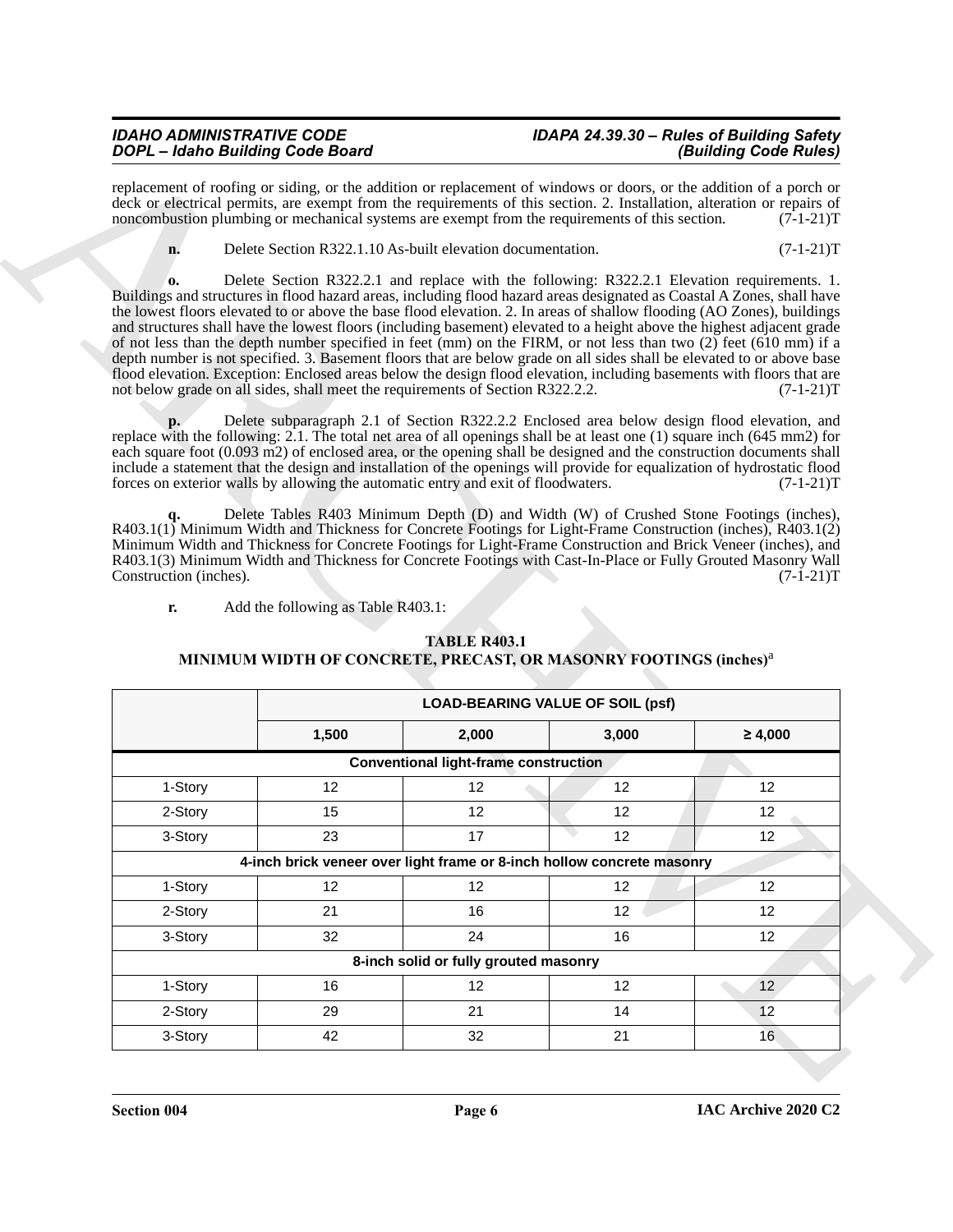| Delete Table C404.5.1 and replace with the following: |
|-------------------------------------------------------|
|                                                       |

|                              | DOPL - Idaho Building Code Board                                                                                  |                                                                                            |                                | (Building Code Rules)                                                                                                                                                                                                                                                                                                                                                                                                                                                                                                                                                                                                                                                                                                                                                                                                                                                                                                                                                                   |  |  |
|------------------------------|-------------------------------------------------------------------------------------------------------------------|--------------------------------------------------------------------------------------------|--------------------------------|-----------------------------------------------------------------------------------------------------------------------------------------------------------------------------------------------------------------------------------------------------------------------------------------------------------------------------------------------------------------------------------------------------------------------------------------------------------------------------------------------------------------------------------------------------------------------------------------------------------------------------------------------------------------------------------------------------------------------------------------------------------------------------------------------------------------------------------------------------------------------------------------------------------------------------------------------------------------------------------------|--|--|
|                              | For SI: 1 inch = 25.4 mm, 1 pound per square foot = $0.0479$ kPa.<br>nominal concrete masonry units is permitted. |                                                                                            |                                | <sup>a</sup> Where minimum footing width is twelve (12) inches, use of a single wythe of solid or fully grouted twelve (12)-inch<br>$(7-1-21)T$                                                                                                                                                                                                                                                                                                                                                                                                                                                                                                                                                                                                                                                                                                                                                                                                                                         |  |  |
|                              | with the details set forth in Section R403.2 and Figures R403.1(2) and R403.1(3).                                 |                                                                                            |                                | Delete Section R403.1.1 and replace with the following: R403.1.1 Minimum size. Minimum sizes<br>for concrete and masonry footings shall be as set forth in Table R403.1 and Figure R403.1(1). The footing width (W)<br>shall be based on the load bearing value of the soil in accordance with Table R401.4.1. Spread footings shall be at<br>least six $(6)$ inches in thickness $(T)$ . Footing projections $(P)$ shall be at least two $(2)$ inches and shall not exceed the<br>thickness of the footing. The size of footings supporting piers and columns shall be based on the tributary load and<br>allowable soil pressure in accordance with Table R401.4.1. Footings for wood foundations shall be in accordance<br>$(7-1-21)T$                                                                                                                                                                                                                                               |  |  |
| t.<br>Section R301.1.        |                                                                                                                   |                                                                                            |                                | Delete Section R602.10 and replace with the following: R602.10 Wall bracing. Buildings shall be<br>braced in accordance with this Section or, when applicable Section R602.12, or the most current edition of APA<br>System Report SR-102 as an alternate method. Where a building, or portion thereof, does not comply with one (1) or<br>more of the bracing requirements in this Section, those portions shall be designed and constructed in accordance with<br>$(7-1-21)T$                                                                                                                                                                                                                                                                                                                                                                                                                                                                                                         |  |  |
| 03.                          |                                                                                                                   | <b>International Existing Building Code. 2018 Edition.</b>                                 |                                | $(7-1-21)T$                                                                                                                                                                                                                                                                                                                                                                                                                                                                                                                                                                                                                                                                                                                                                                                                                                                                                                                                                                             |  |  |
| 04.                          |                                                                                                                   | <b>International Energy Conservation Code.</b> 2018 Edition with the following amendments: |                                |                                                                                                                                                                                                                                                                                                                                                                                                                                                                                                                                                                                                                                                                                                                                                                                                                                                                                                                                                                                         |  |  |
| a.                           | assemblies complying with this code.                                                                              |                                                                                            |                                | Add the following as Section C101.5.2: C101.5.2 Industrial, electronic, and manufacturing<br>equipment. Buildings or portions thereof that are heated or cooled exclusively to maintain the required operating<br>temperature of industrial, electronic, or manufacturing equipment shall be exempt from the provisions of this code.<br>Such buildings or portions thereof shall be separated from connected conditioned space by building thermal envelope<br>$(7-1-21)T$                                                                                                                                                                                                                                                                                                                                                                                                                                                                                                             |  |  |
| b.                           | grade wall sections tested under this subparagraph.                                                               |                                                                                            |                                | Add the following as an exception under Section C402.5 Air leakage—thermal envelope<br>(Mandatory): Exception: For buildings having over fifty thousand (50,000) square feet of conditioned floor area, air<br>leakage testing shall be permitted to be conducted on less than the whole building, provided the following portions of<br>the building are tested and their measured air leakage is area-weighted by the surface areas of the building envelope:<br>1. The entire floor area of all stories that have any spaces directly under a roof. 2. The entire floor area of all stories<br>that have a building entrance or loading dock. 3. Representative above-grade wall sections of the building totaling at<br>least twenty-five percent (25%) of the above-grade wall area enclosing the remaining conditioned space. Floor area<br>tested under subparagraphs 1. or 2. of this exception shall not be included in the twenty-five percent (25%) of above-<br>$(7-1-21)T$ |  |  |
|                              |                                                                                                                   |                                                                                            |                                |                                                                                                                                                                                                                                                                                                                                                                                                                                                                                                                                                                                                                                                                                                                                                                                                                                                                                                                                                                                         |  |  |
| c.                           | reduction and treatment of unusual outdoor contaminants, makes an air economizer infeasible.                      |                                                                                            |                                | Add the following as exception number 7 under Section C403.5 Economizers (Prescriptive): 7.<br>Unusual outdoor air contaminate conditions – Systems where special outside air filtration and treatment for the<br>$(7-1-21)T$                                                                                                                                                                                                                                                                                                                                                                                                                                                                                                                                                                                                                                                                                                                                                           |  |  |
| d.                           |                                                                                                                   | Delete Table C404.5.1 and replace with the following:                                      |                                |                                                                                                                                                                                                                                                                                                                                                                                                                                                                                                                                                                                                                                                                                                                                                                                                                                                                                                                                                                                         |  |  |
|                              |                                                                                                                   | <b>TABLE C404.5.1</b><br>PIPING VOLUME AND MAXIMUM PIPING LENGTHS                          |                                |                                                                                                                                                                                                                                                                                                                                                                                                                                                                                                                                                                                                                                                                                                                                                                                                                                                                                                                                                                                         |  |  |
| <b>NOMINAL</b>               |                                                                                                                   | <b>VOLUME</b>                                                                              |                                | <b>MAXIMUM PIPING LENGTH (feet)</b>                                                                                                                                                                                                                                                                                                                                                                                                                                                                                                                                                                                                                                                                                                                                                                                                                                                                                                                                                     |  |  |
| <b>PIPE SIZE</b><br>(inches) |                                                                                                                   | (liquid ounces<br>per foot length)                                                         | <b>Public lavatory faucets</b> | <b>Other fixtures</b><br>and appliances                                                                                                                                                                                                                                                                                                                                                                                                                                                                                                                                                                                                                                                                                                                                                                                                                                                                                                                                                 |  |  |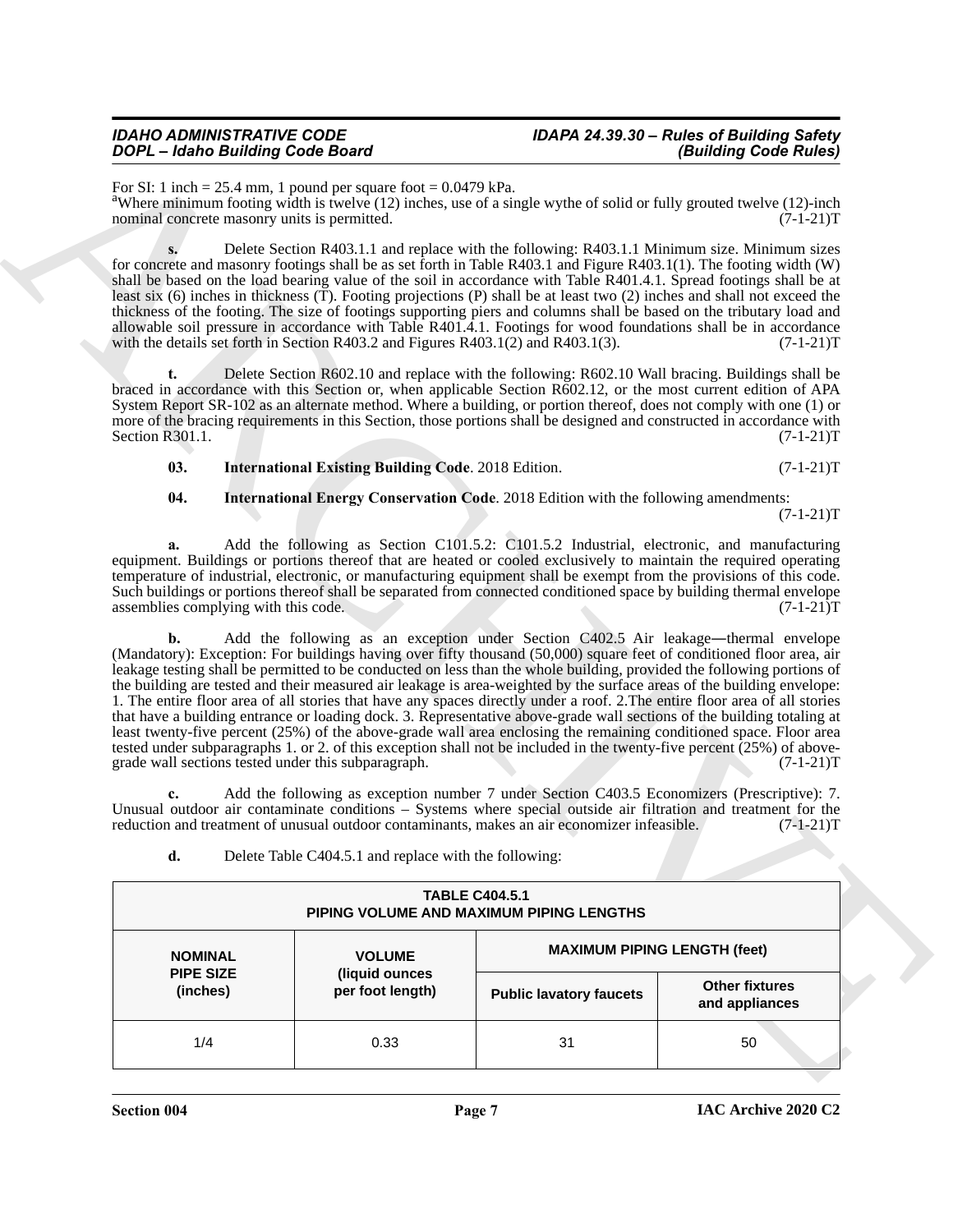#### *IDAHO ADMINISTRATIVE CODE IDAPA 24.39.30 – Rules of Building Safety DOPL – Idaho Building Code Board (Building Code Rules)*

|                        |                                                                                                                     |          |                                                                                                   |                                    |                                                | <b>TABLE C404.5.1</b><br>PIPING VOLUME AND MAXIMUM PIPING LENGTHS |                         |                                                        |                                                          |                                                   |  |  |
|------------------------|---------------------------------------------------------------------------------------------------------------------|----------|---------------------------------------------------------------------------------------------------|------------------------------------|------------------------------------------------|-------------------------------------------------------------------|-------------------------|--------------------------------------------------------|----------------------------------------------------------|---------------------------------------------------|--|--|
|                        | <b>NOMINAL</b>                                                                                                      |          |                                                                                                   | <b>VOLUME</b>                      |                                                |                                                                   |                         |                                                        | <b>MAXIMUM PIPING LENGTH (feet)</b>                      |                                                   |  |  |
|                        | <b>PIPE SIZE</b><br>(inches)                                                                                        |          |                                                                                                   | (liquid ounces<br>per foot length) |                                                | <b>Public lavatory faucets</b>                                    |                         |                                                        | <b>Other fixtures</b><br>and appliances                  |                                                   |  |  |
|                        | 5/16                                                                                                                |          |                                                                                                   | 0.5                                |                                                | N/A - non-standard size                                           |                         |                                                        | 50                                                       |                                                   |  |  |
|                        | 3/8                                                                                                                 |          |                                                                                                   | 0.75                               |                                                | 17                                                                |                         |                                                        | 50                                                       |                                                   |  |  |
|                        | 1/2                                                                                                                 |          |                                                                                                   | 1.5                                |                                                | 10                                                                |                         |                                                        | 43                                                       |                                                   |  |  |
|                        | 5/8                                                                                                                 |          |                                                                                                   | $\overline{c}$                     |                                                | $\overline{7}$                                                    |                         |                                                        | 32                                                       |                                                   |  |  |
|                        | 3/4                                                                                                                 |          |                                                                                                   | 3                                  |                                                | 5                                                                 |                         |                                                        | 21                                                       |                                                   |  |  |
|                        | 7/8                                                                                                                 |          |                                                                                                   | 4                                  |                                                | N/A - non-standard size                                           |                         |                                                        | 16                                                       |                                                   |  |  |
|                        | 1                                                                                                                   |          |                                                                                                   | 5                                  |                                                | 3                                                                 |                         |                                                        | 13                                                       |                                                   |  |  |
|                        | 11/4                                                                                                                |          |                                                                                                   | 8                                  |                                                | $\overline{2}$                                                    |                         |                                                        | 8                                                        |                                                   |  |  |
|                        | 11/2                                                                                                                |          |                                                                                                   | 11                                 |                                                | 1                                                                 |                         |                                                        | 6                                                        |                                                   |  |  |
|                        | 2 or larger                                                                                                         |          |                                                                                                   | 18                                 |                                                | $\mathbf{1}$                                                      |                         |                                                        | $\overline{4}$                                           |                                                   |  |  |
|                        | For SI: 1 inch = 25.4 mm; 1 foot = 304.8 mm; 1 liquid ounce = $0.030$ L; 1 gallon = 128 ounces.<br>e.<br>following: |          | Delete the rows in Table R402.1.2 for climate zones "5 and Marine 4" and "6" and replace with the |                                    |                                                |                                                                   |                         |                                                        |                                                          | $(7-1-21)T$                                       |  |  |
|                        |                                                                                                                     |          | <b>INSULATION AND FENESTRATION REQUIREMENTS BY COMPONENT a</b>                                    |                                    | <b>TABLE R402.1.2</b>                          |                                                                   |                         |                                                        |                                                          |                                                   |  |  |
| <b>Climate</b><br>Zone | Fenestration Skylight <sup>b</sup><br>U-Factor $b$                                                                  | U-factor | Glazed<br>Fenestration<br>SHGC <sup>b, e</sup>                                                    | <b>Ceiling</b><br><b>R-Value</b>   | Wood<br><b>Frame</b><br>Wall<br><b>R-Value</b> | <b>Mass Wall</b><br>R-Value <sup>1</sup>                          | <b>Floor</b><br>R-Value | <b>Basement</b> <sup>c</sup><br>Wall<br><b>R-Value</b> | $\mathbf{Slab}^d$<br><b>R-Value</b><br>&<br><b>Depth</b> | Crawlspace <sup>c</sup><br>Wall<br><b>R-Value</b> |  |  |
| $\,$ 5 $\,$            | 0.32                                                                                                                | 0.55     | <b>NR</b>                                                                                         | 38                                 | $20$ or<br>$13 + 5^h$                          | 13/17                                                             | 30 <sup>g</sup>         | 15/19                                                  | $10, 2$ ft                                               | 15/19                                             |  |  |

|                        |                              |                                          | <b>INSULATION AND FENESTRATION REQUIREMENTS BY COMPONENT a</b> |                                  | <b>TABLE R402.1.2</b>                          |                                    |                         |                                                        |                                                            |                                             |
|------------------------|------------------------------|------------------------------------------|----------------------------------------------------------------|----------------------------------|------------------------------------------------|------------------------------------|-------------------------|--------------------------------------------------------|------------------------------------------------------------|---------------------------------------------|
| <b>Climate</b><br>Zone | Fenestration<br>U-Factor $b$ | <b>Skylight</b> <sup>b</sup><br>U-factor | Glazed<br><b>Fenestration</b><br>SHGC $^{\rm b, e}$            | <b>Ceiling</b><br><b>R-Value</b> | Wood<br><b>Frame</b><br>Wall<br><b>R-Value</b> | <b>Mass Wall</b><br>$R$ -Value $1$ | Floor<br><b>R-Value</b> | <b>Basement</b> <sup>c</sup><br>Wall<br><b>R-Value</b> | $Slab^{\mathrm{u}}$<br><b>R-Value</b><br>&<br><b>Depth</b> | $C$ rawlspace $C$<br>Wall<br><b>R-Value</b> |
| 5                      | 0.32                         | 0.55                                     | <b>NR</b>                                                      | 38                               | $20$ or<br>$13 + 5^h$                          | 13/17                              | 30 <sup>g</sup>         | 15/19                                                  | $10.2$ ft                                                  | 15/19                                       |

**Section 004 Page 8**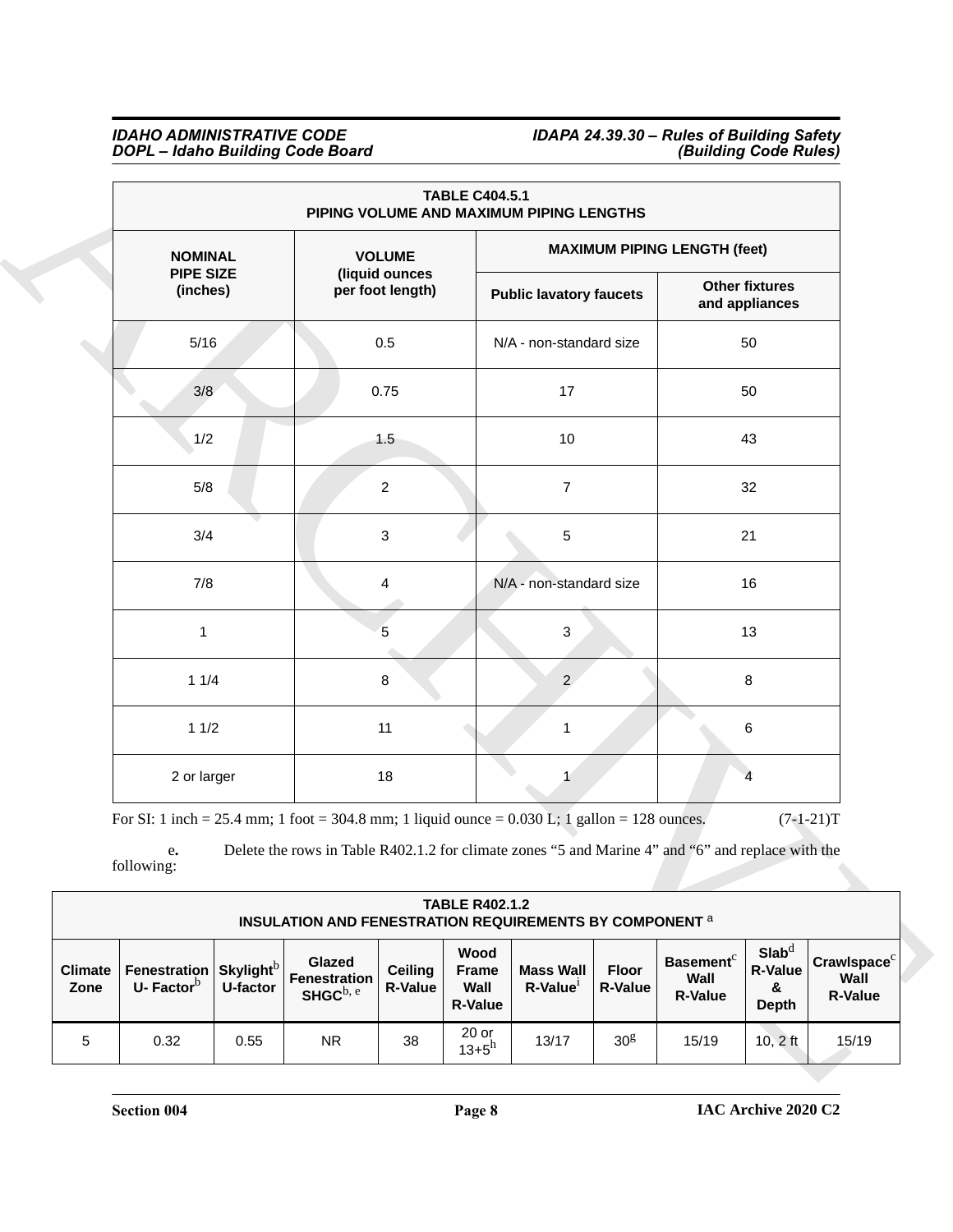## *IDAHO ADMINISTRATIVE CODE IDAPA 24.39.30 – Rules of Building Safety*

|                        |                                       | <b>TABLE R402.1.2</b><br><b>INSULATION AND FENESTRATION REQUIREMENTS BY COMPONENT at AUTOMORY AT ALCOCATE</b>                                                                                                                                                                                                                                                                                                                                                                                                                                                                                                                                                                                                                                                                                                                                                                                                                                                                                                                                                                                                                                                                                                                                                                                                                              |                                                                                                |                                  |                                                                                                   |                                             |                                |                                                        |                                                          |                                                   |
|------------------------|---------------------------------------|--------------------------------------------------------------------------------------------------------------------------------------------------------------------------------------------------------------------------------------------------------------------------------------------------------------------------------------------------------------------------------------------------------------------------------------------------------------------------------------------------------------------------------------------------------------------------------------------------------------------------------------------------------------------------------------------------------------------------------------------------------------------------------------------------------------------------------------------------------------------------------------------------------------------------------------------------------------------------------------------------------------------------------------------------------------------------------------------------------------------------------------------------------------------------------------------------------------------------------------------------------------------------------------------------------------------------------------------|------------------------------------------------------------------------------------------------|----------------------------------|---------------------------------------------------------------------------------------------------|---------------------------------------------|--------------------------------|--------------------------------------------------------|----------------------------------------------------------|---------------------------------------------------|
| <b>Climate</b><br>Zone | Fenestration<br>U-Factor <sup>b</sup> | Skylight <sup>b</sup><br>U-factor                                                                                                                                                                                                                                                                                                                                                                                                                                                                                                                                                                                                                                                                                                                                                                                                                                                                                                                                                                                                                                                                                                                                                                                                                                                                                                          | Glazed<br><b>Fenestration</b><br>SHGC $b, e$                                                   | <b>Ceiling</b><br><b>R-Value</b> | Wood<br><b>Frame</b><br>Wall<br><b>R-Value</b>                                                    | <b>Mass Wall</b><br>$R$ -Value <sup>1</sup> | <b>Floor</b><br><b>R-Value</b> | <b>Basement</b> <sup>c</sup><br>Wall<br><b>R-Value</b> | Slab <sup>d</sup><br><b>R-Value</b><br>&<br><b>Depth</b> | Crawlspace <sup>c</sup><br>Wall<br><b>R-Value</b> |
| 6                      | 0.30                                  | 0.55                                                                                                                                                                                                                                                                                                                                                                                                                                                                                                                                                                                                                                                                                                                                                                                                                                                                                                                                                                                                                                                                                                                                                                                                                                                                                                                                       | NR.                                                                                            | 49                               | 22 or<br>$13 + 5^h$                                                                               | 15/20                                       | 30 <sup>g</sup>                | 15/19                                                  | 10, 4 ft                                                 | 15/19                                             |
|                        | $f_{\cdot}$<br>Section R402.6.        | Requirements by Component: <sup>k.</sup> For residential log home building thermal envelope construction requirements see                                                                                                                                                                                                                                                                                                                                                                                                                                                                                                                                                                                                                                                                                                                                                                                                                                                                                                                                                                                                                                                                                                                                                                                                                  |                                                                                                |                                  | Add the following as footnote $k$ to the title of Table R402.1.2 - Insulation and Fenestration    |                                             |                                |                                                        |                                                          | $(7-1-21)T$<br>$(7-1-21)T$                        |
|                        | g.<br>following:                      |                                                                                                                                                                                                                                                                                                                                                                                                                                                                                                                                                                                                                                                                                                                                                                                                                                                                                                                                                                                                                                                                                                                                                                                                                                                                                                                                            |                                                                                                |                                  | Delete the rows in Table R402.1.4 for climate zones "5 and Marine 4" and "6" and replace with the |                                             |                                |                                                        |                                                          |                                                   |
|                        |                                       |                                                                                                                                                                                                                                                                                                                                                                                                                                                                                                                                                                                                                                                                                                                                                                                                                                                                                                                                                                                                                                                                                                                                                                                                                                                                                                                                            |                                                                                                |                                  | <b>TABLE R402.1.4</b><br><b>EQUIVALENT U-FACTORS <sup>a</sup></b>                                 |                                             |                                |                                                        |                                                          |                                                   |
|                        | <b>Climate</b><br>Zone                | <b>Fenestration</b><br>U-factor                                                                                                                                                                                                                                                                                                                                                                                                                                                                                                                                                                                                                                                                                                                                                                                                                                                                                                                                                                                                                                                                                                                                                                                                                                                                                                            | <b>Skylight</b><br>U-factor                                                                    | Ceiling<br>U-factor              | <b>Frame Wall</b><br>U-factor                                                                     | <b>Mass Wall</b><br>U-factor $b$            | <b>Floor</b><br>U-factor       | <b>Basement</b><br>Wall<br>U-factor                    | Crawlspace<br>Wall<br>U-factor                           |                                                   |
|                        | 5                                     | 0.32                                                                                                                                                                                                                                                                                                                                                                                                                                                                                                                                                                                                                                                                                                                                                                                                                                                                                                                                                                                                                                                                                                                                                                                                                                                                                                                                       | 0.55                                                                                           | 0.030                            | 0.060                                                                                             | 0.082                                       | 0.033                          | 0.050                                                  | 0.055                                                    |                                                   |
|                        | 6                                     | 0.30                                                                                                                                                                                                                                                                                                                                                                                                                                                                                                                                                                                                                                                                                                                                                                                                                                                                                                                                                                                                                                                                                                                                                                                                                                                                                                                                       | 0.55                                                                                           | 0.026                            | 0.057                                                                                             | 0.060                                       | 0.033                          | 0.050                                                  | 0.055                                                    |                                                   |
|                        | h.<br>contraction.                    | Until June 30, 2021, the building thermal envelope shall comply with Sections R402.4.1.1 (Installation) and either<br>Section R402.4.1.2 (Testing) or Section R402.4.1.3 (Visual inspection). 2. Effective July 1, 2021, the building<br>thermal envelope of a minimum of twenty percent (20%) of all new single-family homes constructed by each builder<br>shall comply with Section R402.4.1.1 (Installation) and Section R402.4.1.2 (Testing). The authority having<br>jurisdiction may: 2.1. Determine how to enforce this requirement, starting with the fifth house and continuing with<br>each subsequent fifth house. 2.2. Waive this requirement if significant testing indicates the five (5) air changes per<br>hour (ACH) requirement is consistently being met or exceeded (resulting in a lower ACH). 2.3. Grant exceptions to<br>this requirement in rural areas where testing equipment is not available or cost effective. 3. Effective July 1, $2021$ , the<br>building thermal envelope of eighty percent (80%) of all new single-family homes constructed by each builder shall<br>comply with Section R402.4.1.1 (Installation) and either Section R402.4.1.2 (Testing) or Section R402.4.1.3 (Visual<br>inspection). 4. The sealing methods between dissimilar materials shall allow for differential expansion and |                                                                                                |                                  | Delete Section R402.4.1 and replace with the following: R402.4.1 Building thermal envelope. 1.    |                                             |                                |                                                        |                                                          | $(7-1-21)T$                                       |
|                        | i.                                    | of the building thermal envelope as listed in Table R402.4.1.1 shall be installed in accordance with the manufacturer's<br>instructions and the criteria listed in Table R402.4.1.1, as applicable to the method of construction.                                                                                                                                                                                                                                                                                                                                                                                                                                                                                                                                                                                                                                                                                                                                                                                                                                                                                                                                                                                                                                                                                                          |                                                                                                |                                  | Delete Section R402.4.1.1 and replace with the following: R402.4.1.1 Installation. The components |                                             |                                |                                                        |                                                          | $(7-1-21)T$                                       |
|                        |                                       |                                                                                                                                                                                                                                                                                                                                                                                                                                                                                                                                                                                                                                                                                                                                                                                                                                                                                                                                                                                                                                                                                                                                                                                                                                                                                                                                            | Delete Section R402.4.1.2 and replace with the following: R402.4.1.2 Testing. Testing building |                                  |                                                                                                   |                                             |                                |                                                        |                                                          |                                                   |

|                        |                                 |                             |                            | <b>TABLE R402.1.4</b><br><b>EQUIVALENT U-FACTORS <sup>a</sup></b> |                                  |                          |                                     |                                       |
|------------------------|---------------------------------|-----------------------------|----------------------------|-------------------------------------------------------------------|----------------------------------|--------------------------|-------------------------------------|---------------------------------------|
| <b>Climate</b><br>Zone | <b>Fenestration</b><br>U-factor | <b>Skylight</b><br>U-factor | <b>Ceiling</b><br>U-factor | <b>Frame Wall</b><br>U-factor                                     | <b>Mass Wall</b><br>U-factor $b$ | <b>Floor</b><br>U-factor | <b>Basement</b><br>Wall<br>U-factor | <b>Crawlspace</b><br>Wall<br>U-factor |
| 5                      | 0.32                            | 0.55                        | 0.030                      | 0.060                                                             | 0.082                            | 0.033                    | 0.050                               | 0.055                                 |
| 6                      | 0.30                            | 0.55                        | 0.026                      | 0.057                                                             | 0.060                            | 0.033                    | 0.050                               | 0.055                                 |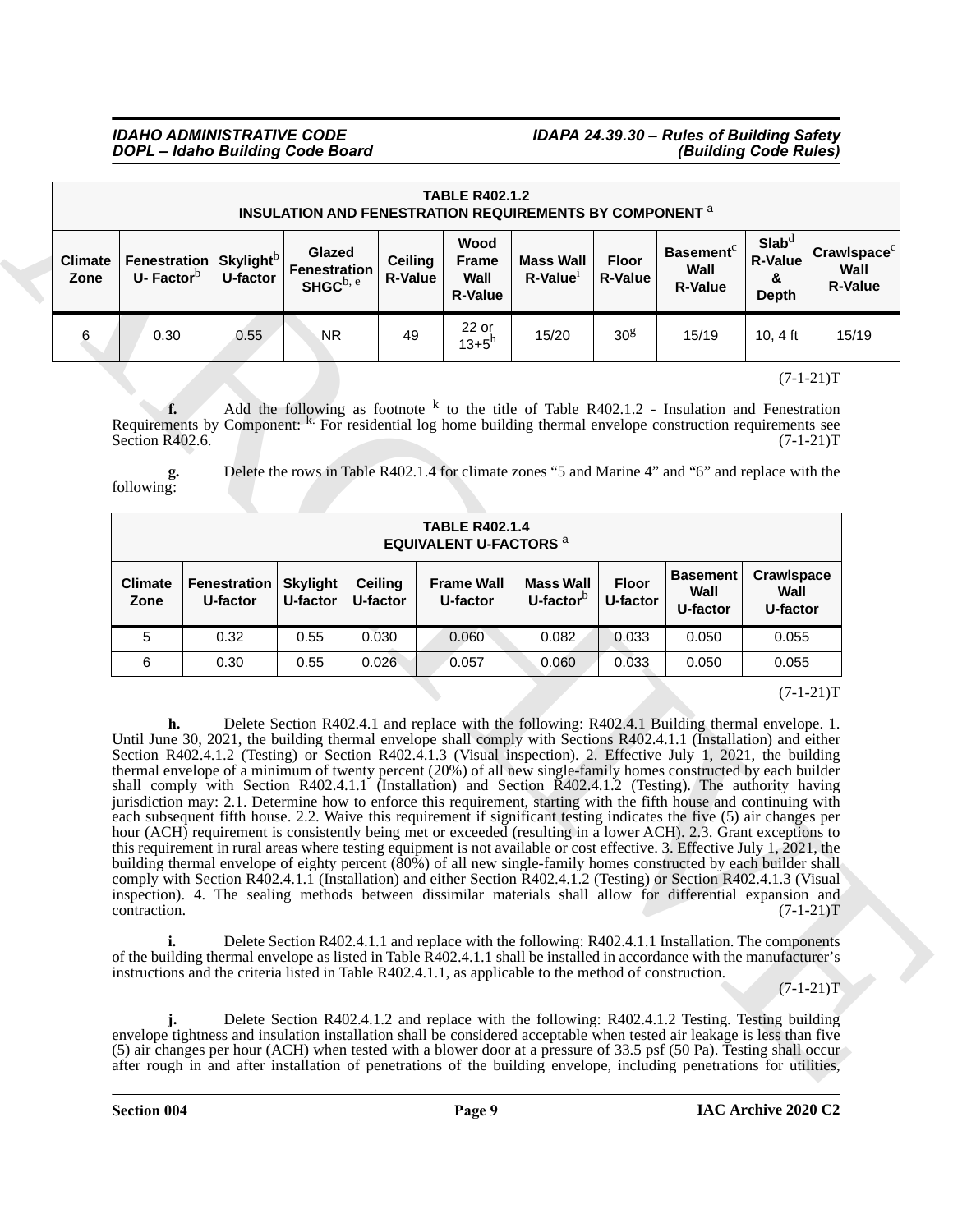## *IDAHO ADMINISTRATIVE CODE IDAPA 24.39.30 – Rules of Building Safety*

#### **TABLE R402.6 LOG HOME PRESCRIPTIVE THERMAL ENVELOPE REQUIREMENTS BY COMPONENT**

| shall not be sealed.<br>k.                                  |                                     |                             | Add the following as Section R402.4.1.3: R402.4.1.3 Visual inspection. Building envelope                                                                                                                                                                                                                                                                                                                                                                                                                                                                                                                                                                                                                                                                                                                        |                           |                                             |                  |                                           |                                          | $(7-1-21)T$                                     |
|-------------------------------------------------------------|-------------------------------------|-----------------------------|-----------------------------------------------------------------------------------------------------------------------------------------------------------------------------------------------------------------------------------------------------------------------------------------------------------------------------------------------------------------------------------------------------------------------------------------------------------------------------------------------------------------------------------------------------------------------------------------------------------------------------------------------------------------------------------------------------------------------------------------------------------------------------------------------------------------|---------------------------|---------------------------------------------|------------------|-------------------------------------------|------------------------------------------|-------------------------------------------------|
|                                                             |                                     |                             | tightness and insulation installation shall be considered acceptable when the items listed in Table R402.4.1.1,<br>applicable to the method of construction, are field verified. Where required by code official an approved party<br>independent from the installer of the insulation shall inspect the air barrier and insulation.                                                                                                                                                                                                                                                                                                                                                                                                                                                                            |                           |                                             |                  |                                           |                                          | $(7-1-21)T$                                     |
| Ŀ.<br>m.                                                    |                                     |                             | Add the following as Section R402.6: R402.6 Residential log home thermal envelope. Residential<br>log home construction shall comply with Section R401 (General), Section R402.4 (Air leakage), Section R402.5<br>(Maximum fenestration U-factor and SHGC), Section R403.1 (Controls), the mandatory sections of Sections R403.3<br>through R403.9, Section R404 (Electrical Power and Lighting Systems), and either 1., 2., or 3. as follows: 1. Sections<br>R402.2 through R402.3, Section R403.3.1 (Insulation), Section R404.1 (Lightning equipment), and Table R402.6<br>(Log Home Prescriptive Thermal Envelope Requirements by Component). 2. Section R405 (Simulated Performance<br>Alternative). 3. REScheck (U.S. Department of Energy Building Codes Program).<br>Add the following as Table R402.6: |                           |                                             |                  |                                           |                                          | $(7-1-21)T$                                     |
|                                                             |                                     |                             |                                                                                                                                                                                                                                                                                                                                                                                                                                                                                                                                                                                                                                                                                                                                                                                                                 |                           |                                             |                  |                                           |                                          |                                                 |
|                                                             |                                     |                             | LOG HOME PRESCRIPTIVE THERMAL ENVELOPE REQUIREMENTS BY COMPONENT                                                                                                                                                                                                                                                                                                                                                                                                                                                                                                                                                                                                                                                                                                                                                | <b>TABLE R402.6</b>       |                                             |                  |                                           |                                          |                                                 |
|                                                             | For SI: 1 foot = $304.8$ mm.        |                             |                                                                                                                                                                                                                                                                                                                                                                                                                                                                                                                                                                                                                                                                                                                                                                                                                 |                           |                                             |                  |                                           |                                          |                                                 |
| <b>Climate</b><br>Zone                                      | <b>Fenestration</b><br>U-factor $a$ | <b>Skylight</b><br>U-factor | <b>Glazed</b><br><b>Fenestration</b><br><b>SHGC</b>                                                                                                                                                                                                                                                                                                                                                                                                                                                                                                                                                                                                                                                                                                                                                             | <b>Ceiling</b><br>R-value | Min.<br>Average<br>Log<br>Size In<br>Inches | Floor<br>R-value | <b>Basement</b><br>Wall<br>$R$ -value $d$ | Slab<br>R-value<br>&<br>Depth $^{\rm b}$ | Crawl<br><b>Space</b><br>Wall<br>$R$ -value $d$ |
| 5, 6 - High<br>efficiency<br>equipment<br>path <sup>c</sup> | 0.32                                | 0.60                        | <b>NR</b>                                                                                                                                                                                                                                                                                                                                                                                                                                                                                                                                                                                                                                                                                                                                                                                                       | 49                        | 5                                           | 30               | 15/19                                     | $10, 4$ ft.                              | 10/13                                           |
| 5                                                           | 0.32                                | 0.60                        | <b>NR</b>                                                                                                                                                                                                                                                                                                                                                                                                                                                                                                                                                                                                                                                                                                                                                                                                       | 49                        | 8                                           | 30               | 10/13                                     | 10, 2 ft.                                | 10/13                                           |
| 6                                                           | 0.30                                | 0.60                        | <b>NR</b>                                                                                                                                                                                                                                                                                                                                                                                                                                                                                                                                                                                                                                                                                                                                                                                                       | 49                        | 8                                           | 30               | 15/19                                     | 10, $4$ ft.                              | 10/13                                           |
|                                                             |                                     |                             | <sup>b</sup> R-5 shall be added to the required slab edge R-values for heated slabs.<br>°90% AFUE natural gas or propane, 84% AFUE oil, or 15 SEER heat pump heating equipment (zonal electric resistance<br>heating equipment such as electric base board electric resistance heating equipment as the sole source for heating is con-<br>sidered compliant with the high efficiency equipment path).                                                                                                                                                                                                                                                                                                                                                                                                          |                           |                                             |                  |                                           |                                          |                                                 |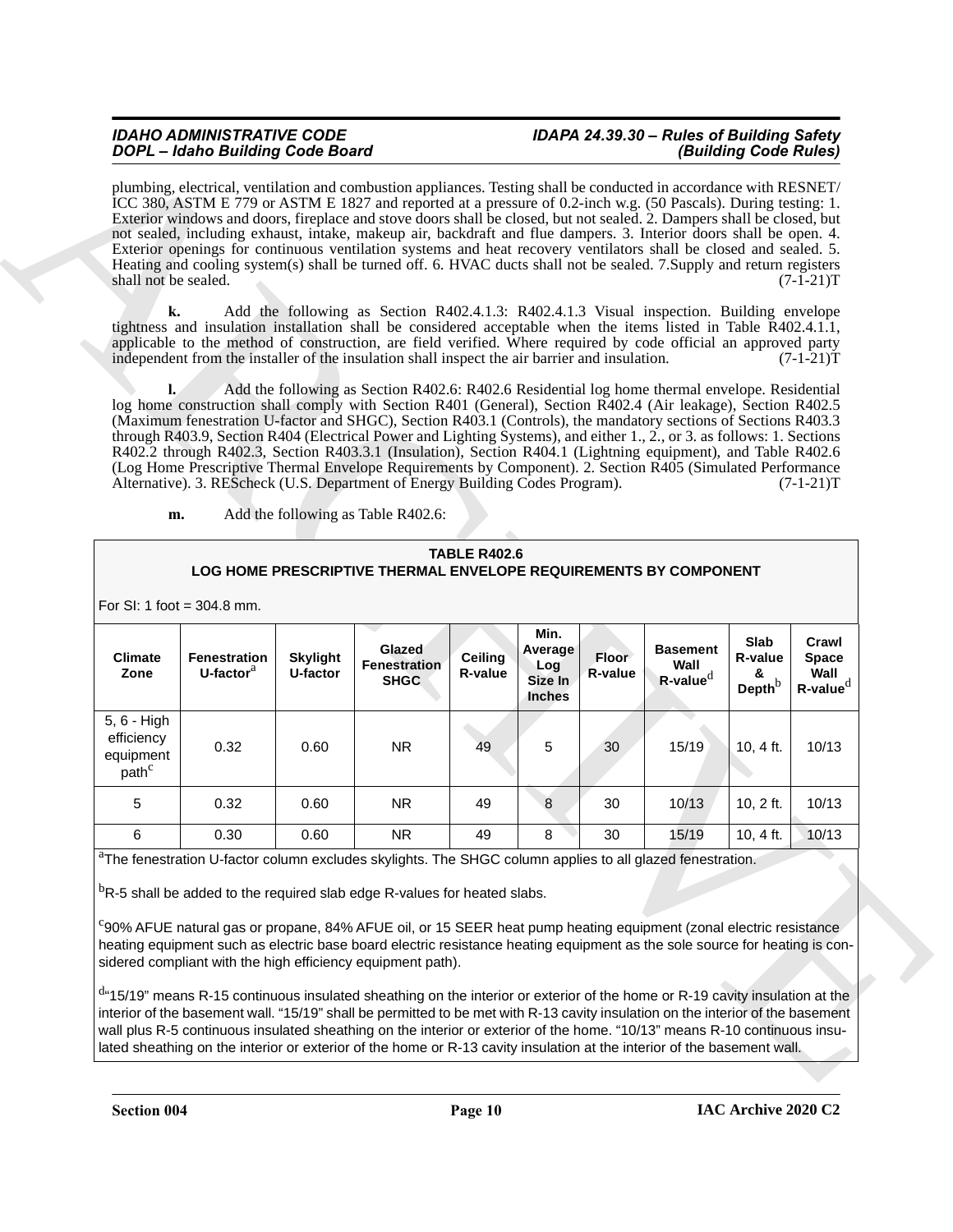### *IDAHO ADMINISTRATIVE CODE IDAPA 24.39.30 – Rules of Building Safety*

 $(7-1-21)T$ 

**n.** Delete Section R403.3.1 and replace with the following: R403.3.1 Duct insulation requirements.<br>
Ind return ducts located in an attic space shall have an R-value of not less than R-8. (7-1-21) Supply and return ducts located in an attic space shall have an R-value of not less than R-8.

**o.** Delete Sections R403.3.6 and R403.3.7. (7-1-21)T

**Control and the set of the set of the set of the set of the set of the set of the set of the set of the set of the set of the set of the set of the set of the set of the set of the set of the set of the set of the set of p.** Delete Section R403.5.3 and replace with the following: R403.5.3 Hot water pipe insulation (Prescriptive). Insulation for hot water piping with a thermal resistance, R-value, of not less than R-3 shall be applied to the following: 1. Piping serving more than one (1) dwelling unit. 2. Piping located outside the conditioned space. 3. Piping located under a floor slab. 4. Buried piping. 5. Supply and return piping in recirculation systems other than demand recirculation systems. (7-1-21)T demand recirculation systems.

**q.** Delete Section R404.1 and replace with the following: R404.1 Lighting equipment (Mandatory). A minimum of seventy-five percent (75%) of the lamps in permanently installed lighting fixtures shall be high-efficacy lamps or a minimum of seventy-five percent (75%) of the permanently installed lighting fixtures shall contain only<br>high efficacy lamps. (7-1-21)T high efficacy lamps.

**r.** Delete Section R406.3 and replace with the following: R406.3 Energy Rating Index. The Energy Rating Index (ERI) shall be determined in accordance with RESNET/ICC 301. Energy used to recharge or refuel a vehicle used for transportation on roads that are not on the building site shall not be included in the ERI reference design or the rated design.  $(7-1-21)$ T design or the rated design.

**s.** Delete Table R406.4 and replace with the following:

#### **Table R406.4 - Maximum Energy Rating Index**

| <b>Climate Zone</b> | <b>Energy Rating Index</b> <sup>a</sup> |
|---------------------|-----------------------------------------|
|                     | 68                                      |
|                     | 68                                      |

<sup>a</sup> Where on-site renewable energy is included for compliance using the ERI analysis of Section R406.4, the building shall meet the mandatory requirements of Section R406.2, and the building thermal envelope shall be greater than or equal to the levels of efficiency and SHGC in Table R402.1.2 or Table R402.1.4 of the  $\overline{2015}$  International Energy<br>Conservation Code. (7-1-21)T Conservation Code.

**05. References to Other Codes**. Where any provisions of the codes that are adopted in this Section make reference to other construction and safety-related model codes or standards which have not been adopted by the involved authority having jurisdiction, to the extent possible, such reference should be construed as pertaining to the equivalent code or standard that has been duly adopted by such jurisdiction. (7-1-21)T equivalent code or standard that has been duly adopted by such jurisdiction.

#### <span id="page-10-0"></span>**005. -- 025. (RESERVED)**

#### <span id="page-10-2"></span><span id="page-10-1"></span>**026. DEFINITIONS.**

The terms defined in this section have the following meaning for all parts of this chapter, unless the context clearly indicates another meaning:  $(7-1-21)T$ indicates another meaning:

<span id="page-10-3"></span>**01. Listed**. Equipment or other building components included within a current list published by a recognized listing agency that maintains periodic inspection on current production of listed equipment or other building components and whose listing states either that the equipment or component complies with recognized standards or has been tested and determined to be suitable for the use intended. (7-1-21) standards or has been tested and determined to be suitable for the use intended.

<span id="page-10-4"></span>**02. Listing Agency**. A person, firm, association, partnership or corporation which is in the business of listing or labeling and which maintains a periodic inspection program on current production of listed materials, and which makes available, not less frequently than annually, a published report of such listing in which specific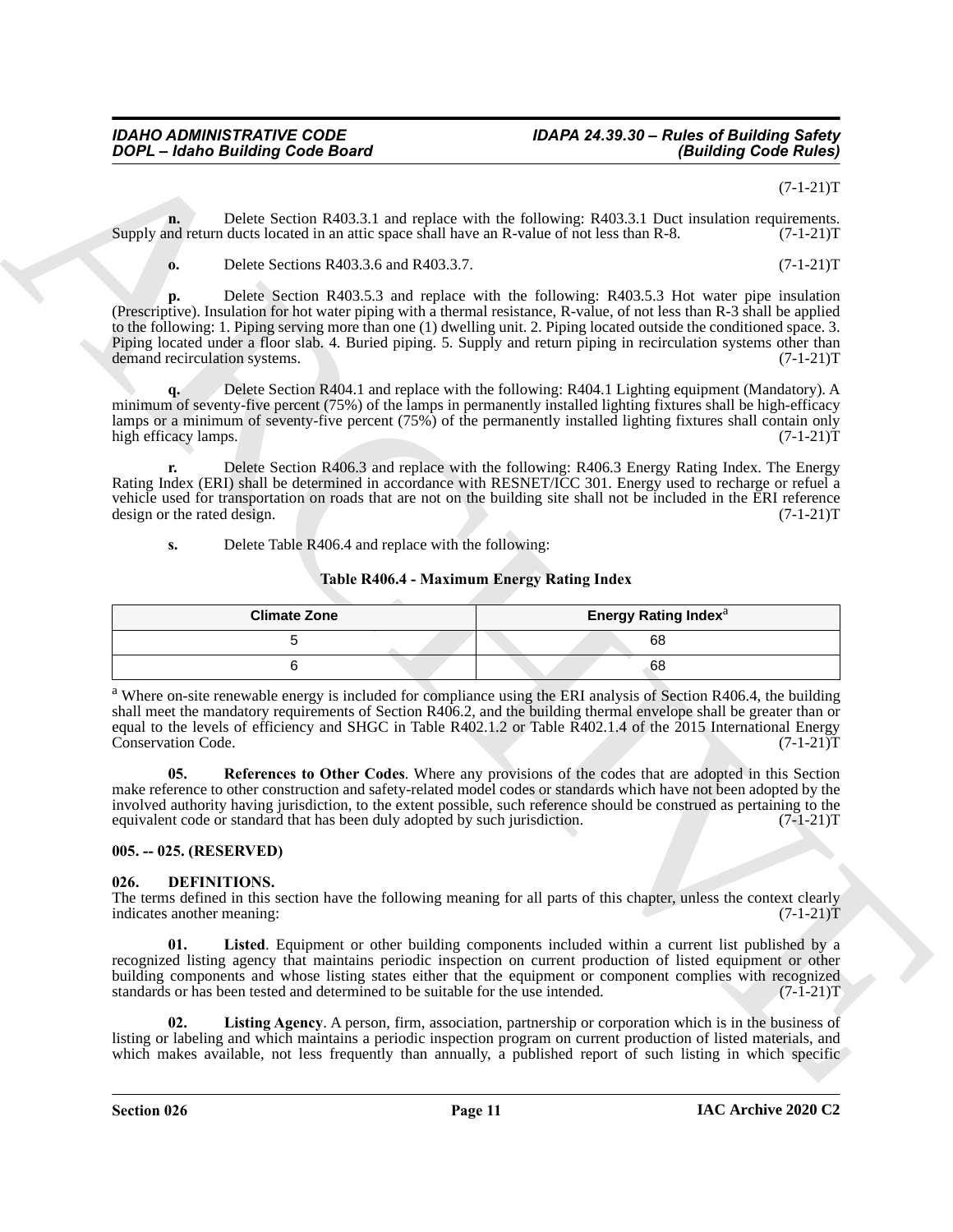information is included that the product has been tested to nationally approved standards and found safe for use in a specified manner.

<span id="page-11-3"></span>**03. Minor Alteration**. The following definition is used for the purpose of administering annual permits.  $(7-1-21)T$ 

**a.** Minor alterations shall include, but are not limited to, the following: partition walls constructed within a defined room; relocation of or existing openings or installation of new doors and windows in non-load bearing walls and not in construction meant to compartmentalize fire; window replacement in unaltered existing openings; roof repairs involving installation of less than one hundred (100) square feet of new roof covering; and new suspended ceilings that are not part of a required fire resistive assembly.  $(7-1-21)$ T

**b.** Minor alterations shall not include: work that alters the fire resistive characteristics of the building or fire suppression systems; work that creates new openings in construction meant to compartmentalize fire such as fire walls, fire barriers, fore partitions, smoke barriers, smoke partitions, horizontal assemblies, shaft enclosures, stair enclosures; work that increases the floor area or height of the building; work that changes the structural load path of the building for gravity or horizontal loads; work that reduces the thermal resistant capacity of the building envelop;<br>changes in the occupancy classification of the building or space; increases in the floor loads. (7-1-2 changes in the occupancy classification of the building or space; increases in the floor loads.

#### <span id="page-11-5"></span><span id="page-11-0"></span>**027. PERMITS.**

<span id="page-11-7"></span>**01. Building Permits**. Building permits shall be obtained from the Division prior to the construction of s governed by the act or rules promulgated by the Board. (7-1-21) structures governed by the act or rules promulgated by the Board.

<span id="page-11-6"></span>**02. Annual Permit**. In lieu of an individual permit for each minor alteration to an already approved building, the Division may issue an annual permit upon application therefor to any state agency or state governmental organization regularly employing one (1) or more qualified trade persons in the building, structure or on the premises or campus owned or operated by the applicant for the permit. The agency to whom an annual permit is issued shall keep a detailed record of alterations made under such annual permit. The Division shall be allowed access to such records at all times or such records shall be filed with the Division as designated. The permit holder shall request<br>inspections and make the work accessible for inspection as required by the adopted codes and this rule. ( inspections and make the work accessible for inspection as required by the adopted codes and this rule.

#### <span id="page-11-8"></span><span id="page-11-1"></span>**028. PLAN REVIEW.**

<span id="page-11-10"></span>**01. Jurisdiction**. The Division shall have exclusive jurisdiction and authority to conduct plan reviews of the construction, additions, repairs, and occupancy of all state buildings of any agency of government at the state level for any purposes or occupancy regardless of the source of funding for such construction, addition, repair, or  $\alpha$  occupancy.  $(7-1-21)T$ 

<span id="page-11-12"></span>**02. Plans Specifications**. Construction documents shall be dimensioned and drawn upon suitable material. Plans may be submitted electronically or in digital format as approved by the Division. Drawing format shall be equivalent to the paper format. Construction documents shall be of sufficient clarity to indicate the location, nature, and extent of the work proposed and show in detail that the installations will conform to the provisions of the building code and applicable laws, rules, and policies of the Division. (7-1-21)T

<span id="page-11-11"></span><span id="page-11-9"></span>**03. Plans Not Required**. Plans are not required for group U occupancies of Type V conventional light-<br>00d construction. (7-1-21)T frame wood construction.

**2004. Leading Code Roard**<br> **Columny in the simulation control of the simulation** control of the simulation control of the simulation of the simulation of the simulation of the simulation of the simulation of the simula **04. Addenda and Change Orders**. Documents enforcing changes or modifications. Addenda, contract change orders, changes-in-work requests, and other similar written documents enforcing changes or modifications to plans or specifications, already approved by the Division, which addenda, change orders, or change-in-work requests deal with structural or fire resistance changes, or such other changes affecting code conformance, shall be submitted to the Division for approval. The use of the terms "addenda," "change orders," and "changes-in-work requests" are not be limited exclusively to such phraseology, but may include such other language used in the professions which essentially have the same meaning. (7-1-21)T

#### <span id="page-11-4"></span><span id="page-11-2"></span>**029. FEES.**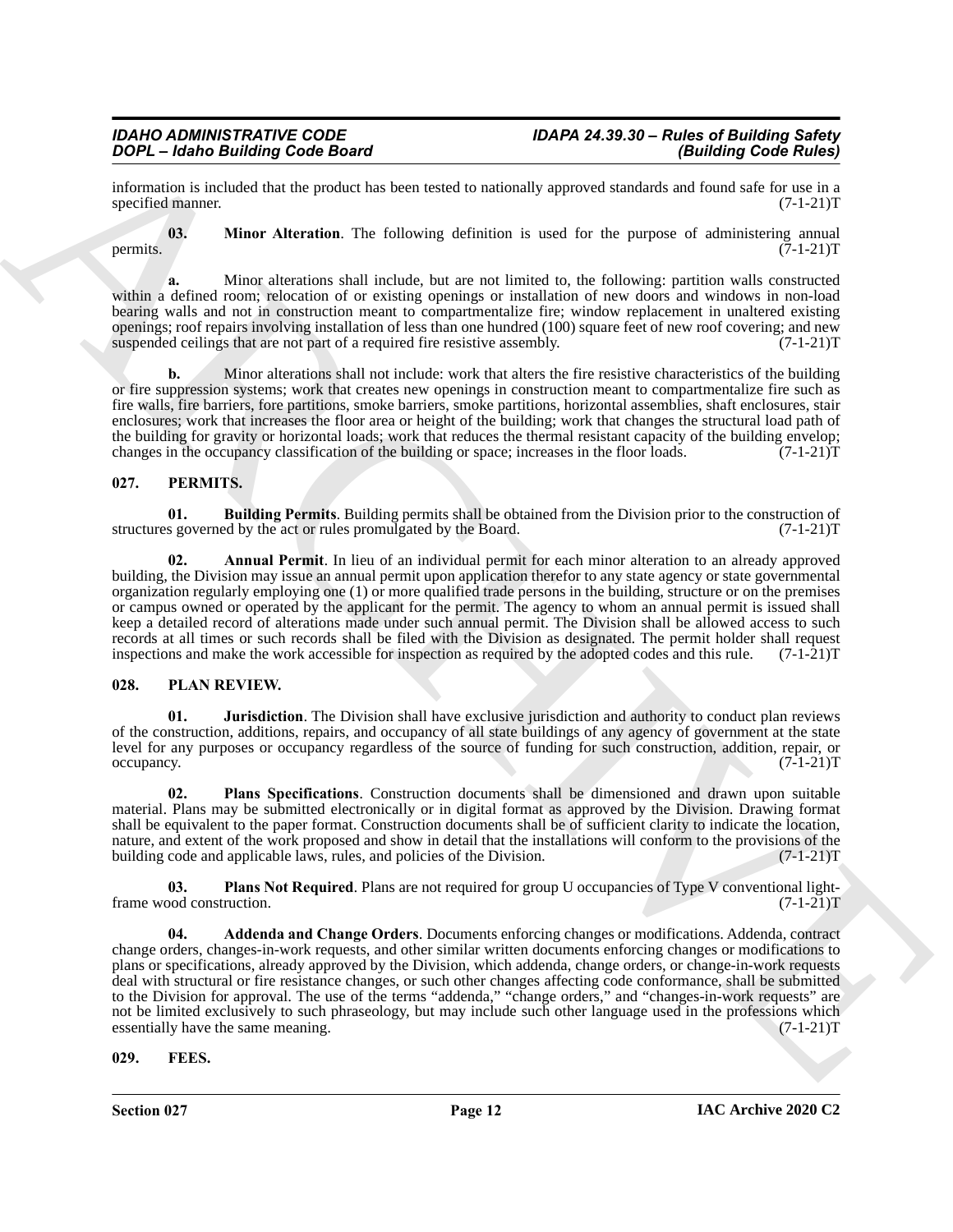<span id="page-12-5"></span><span id="page-12-1"></span>

|                                   | <b>TABLE 1-A - BUILDING PERMIT FEES</b>                                                                                                                                                                                                                                                                                                                                                                                                                                                                                                                                                |
|-----------------------------------|----------------------------------------------------------------------------------------------------------------------------------------------------------------------------------------------------------------------------------------------------------------------------------------------------------------------------------------------------------------------------------------------------------------------------------------------------------------------------------------------------------------------------------------------------------------------------------------|
| <b>Total Valuation</b>            | Fee                                                                                                                                                                                                                                                                                                                                                                                                                                                                                                                                                                                    |
| \$1 to \$500                      | \$23.50<br>$=$                                                                                                                                                                                                                                                                                                                                                                                                                                                                                                                                                                         |
| \$501 to \$2,000                  | \$23.50 for the first \$500 plus \$3.05 for each additional \$100, or<br>$=$<br>fraction thereof, to and including \$2,000                                                                                                                                                                                                                                                                                                                                                                                                                                                             |
| \$2,001 to \$25,000               | \$69.25 for the first \$2,000 plus \$14 for each additional \$1,000, or<br>$=$<br>fraction thereof, to and including \$25,000                                                                                                                                                                                                                                                                                                                                                                                                                                                          |
| \$25,001 to \$50,000              | \$391.75 for the first \$25,000 plus \$10.10 for each additional<br>$=$<br>\$1,000, or fraction thereof, to and including \$50,000                                                                                                                                                                                                                                                                                                                                                                                                                                                     |
| \$50,001 to \$100,000             | \$643.75 for the first \$50,000 plus \$7 for each additional \$1,000,<br>$=$<br>or fraction thereof, to and including \$100,000                                                                                                                                                                                                                                                                                                                                                                                                                                                        |
| \$100,001 to \$500,000            | \$993.75 for the first \$100,000 plus \$5.60 for each additional<br>$=$<br>\$1,000, or fraction thereof, to and including \$500,000                                                                                                                                                                                                                                                                                                                                                                                                                                                    |
| \$500,001 to \$1,000,000          | \$3,233.75 for the first \$500,000 plus \$4.75 for each additional<br>$\equiv$<br>\$1,000, or fraction thereof, to and including \$1,000,000                                                                                                                                                                                                                                                                                                                                                                                                                                           |
| \$1,000,001 to \$5,000,000        | \$5,608.75 for the first \$1,000,000 plus \$3.65 for each additional<br>$\qquad \qquad =$<br>\$1,000, or fraction thereof, to and including \$5,000,000                                                                                                                                                                                                                                                                                                                                                                                                                                |
| \$5,000,001 to \$10,000,000       | \$20,208.75 for the first \$5,000,000 plus \$2.75 for each additional<br>$\,=\,$<br>\$1,000, or fraction thereof, to and including \$10,000,000                                                                                                                                                                                                                                                                                                                                                                                                                                        |
| \$10,000,001 and up               | \$33,958.75 for the first \$10,000,000 plus \$2 for each additional<br>$=$<br>\$1,000, or fraction thereof                                                                                                                                                                                                                                                                                                                                                                                                                                                                             |
| 03.<br>04.                        | $(7-1-21)T$<br>Fees for Annual Permits. A fee for inspections performed on annual permits shall be charged at<br>the rate of one hundred dollars (\$100) per hour. The Division shall bill the applicant for annual permits and failure of<br>the applicant to pay the fee within sixty (60) days may result in cancellation of the annual permit.<br>$(7-1-21)T$<br>Plan Review Fees. Plan review fees shall be charged at an hourly rate of one hundred dollars<br>(\$100) per hour up to a maximum of sixty-five percent (65%) of the calculated building permit fee with a minimum |
| Division by the requesting party. | required fee of forty percent (40%) of the calculated building permit fee. All requests for plan review services shall at<br>such time be accompanied by a payment in the amount of at least forty percent $(40\%)$ of the calculated building<br>permit fee. Upon completion of the plan review, any additional fees, above the minimum required, are due to the<br>$(7-1-21)T$                                                                                                                                                                                                       |

#### <span id="page-12-6"></span><span id="page-12-4"></span><span id="page-12-3"></span><span id="page-12-2"></span>**05. Refund of Plan Review Fees**. Plan review fees are non-refundable.  $(7-1-21)T$

#### <span id="page-12-0"></span>**030. RIGHT OF ENTRY.**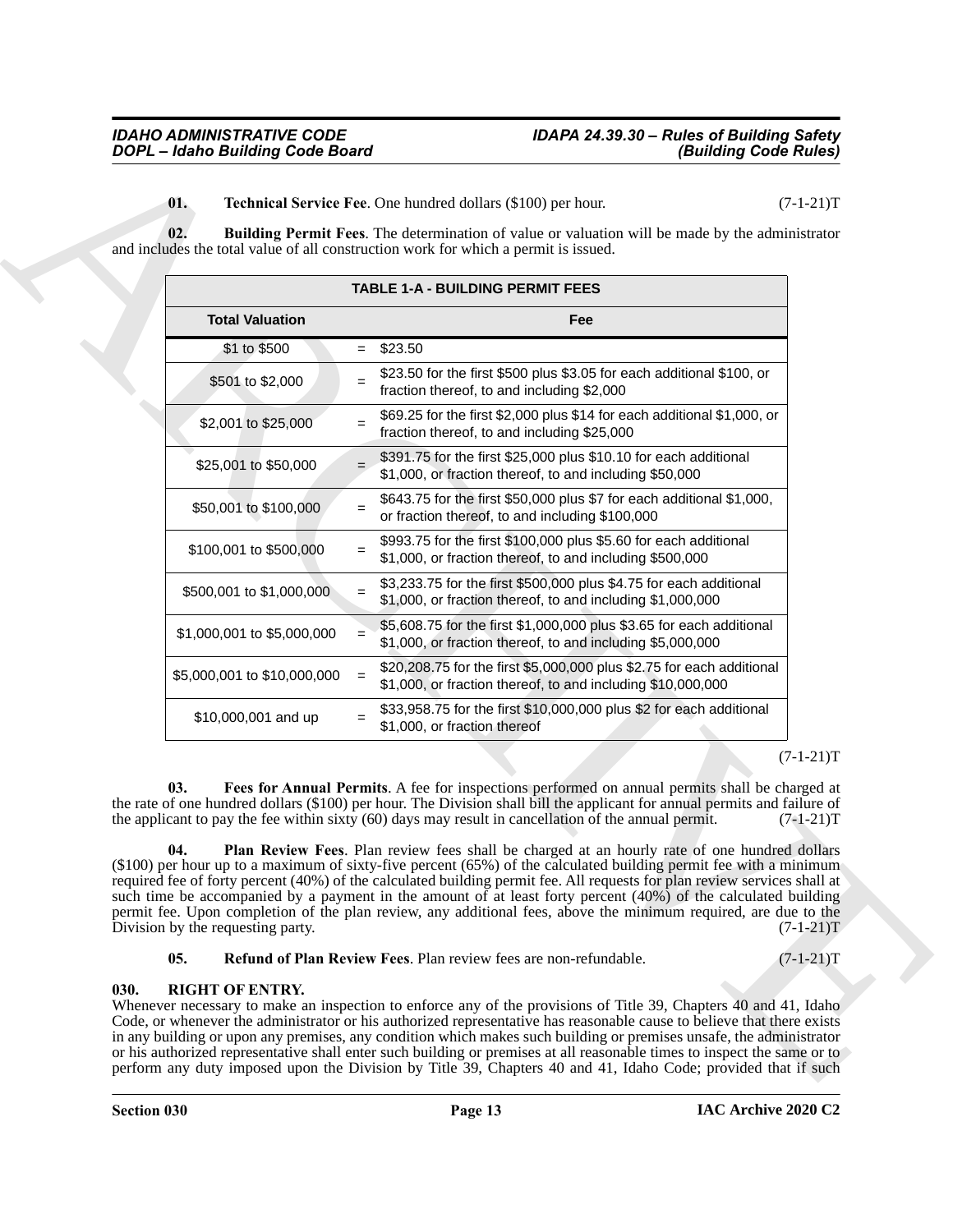building or premises is occupied, he shall first present proper credentials and demand entry; and if such building or premises be unoccupied, he shall first make a reasonable effort to locate the owner or other persons having charge or control of the building or premises and demand entry. If such entry is refused, the administrator shall have recourse to every remedy provided by law to secure entry. (7-1-21)T

#### <span id="page-13-10"></span><span id="page-13-0"></span>**031. WORK PROCEEDING WITHOUT PERMIT OR APPROVAL.**

Where any work for which a permit or approval, to include plan or system approval, is required by these rules, or by the codes enumerated in Title 39, Chapter 41, Idaho Code, is started or proceeded prior to obtaining said approval or permit, and after notice to such person doing or causing such work to be done, and such person continues or causes to continue such work, the fees specified in these rules shall be doubled, but the payment of such double fee shall not relieve any persons from fully complying with the requirements of Title 39, Chapter 41, Idaho Code, or these rules in the execution of the work nor from any other penalties prescribed by law. (7-1-21) the execution of the work nor from any other penalties prescribed by law.

#### <span id="page-13-9"></span><span id="page-13-1"></span>**032. STOP WORK ORDERS.**

Whenever any work is being done contrary to any provisions of the codes enumerated in Title 39, Chapter 41, Idaho Code, or contrary to these rules, the administrator or his authorized representative may order the work stopped by notice in writing to any persons engaged in such work, and any such persons shall forthwith stop such work until authorized by the administrator or his representative to proceed with the work. Stop work orders shall be accompanied by a notice of violation that states the specific violation and code reference. (7-1-21)T

#### <span id="page-13-2"></span>**033. -- 037. (RESERVED)**

#### <span id="page-13-4"></span><span id="page-13-3"></span>**038. INTEGRATED DESIGN AND FUNDAMENTAL COMMISSIONING OF PUBLIC SCHOOL FACILITIES.**

<span id="page-13-7"></span>**01. Definitions**. The following definitions are intended to supplement, and should be read in ion with the definitions contained in Section 33-356, Idaho Code. (7-1-21) conjunction with the definitions contained in Section 33-356, Idaho Code.

Fundamental Commissioning. A quality-focused process for enhancing the delivery of a project. It alified third party employed directly by the building owner.  $(7-1-21)$ T makes use of a qualified third party employed directly by the building owner.

<span id="page-13-8"></span>**b.** Integrated Design. Integrated design refers to a collaborative design effort in which each of the individual architectural or engineering professionals focuses on the whole building approach, with an emphasis on optimizing the building's performance, environmental sustainability, and cost-savings, to include climate, use, loads and systems resulting in a more comfortable and productive environment, and a building that is more energy-efficient than would be realized using current best practices. (7-1-21)T

**2004** - **Laboration** by a contribution to the state of the state of the state of the state of the state of the state of the state of the state of the state of the state of the state of the state of the state of the state **02. Technical and Educational Information**. Technical and educational information related to integrated design and fundamental commissioning in the form of the American Institute of Architects Integrated Project Delivery Guide; Portland Energy Conservation, Inc. (PECI) Commissioning Guides; ASHRAE Guideline 0- 2005-The Commissioning Process; and the Northwest Energy Efficiency Alliance Integrated Design Special Focus on Energy Performance Guide is available at the Division office locations including 1090 E. Watertower St., Meridian, Idaho 83642, and 1250 Ironwood Dr., Ste. 220, Coeur d'Alene, Idaho 83814. A building commissioned under the prescriptive approaches defined by any of the above-named national organizations is deemed to have completed the Fundamental Commissioning process. (7-1-21)T

**03. Commissioning Agents**. The Division has compiled and made available for public examination a list of all known third party building commissioning agents in Idaho and its contiguous states. The Division has ensured that all such commissioning agents appearing on this list have been certified by the Building Commissioning Association (BCA) or other similar certifying entity. (7-1-21) Association (BCA) or other similar certifying entity.

#### <span id="page-13-6"></span><span id="page-13-5"></span>**04. Annual Optimization Review**. (7-1-21)T

**a.** A public school building that qualifies for the school building replacement value calculation pursuant to Section 33-356(5)(a), Idaho Code, shall undergo an annual optimization review each year following the first year of operations that the involved school district seeks to qualify such building for the building replacement value calculation.  $(7-1-21)T$ value calculation.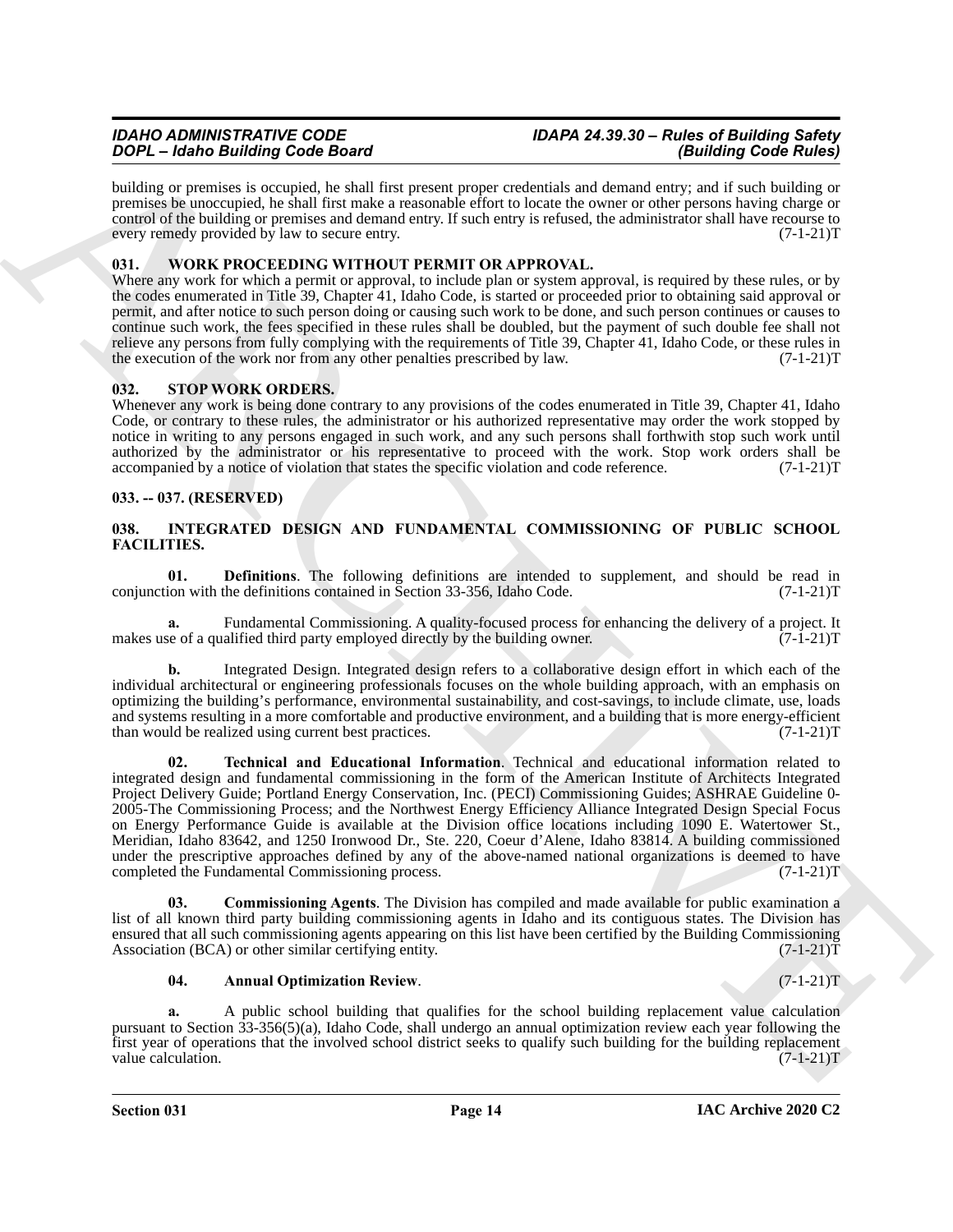**b.** The systems within a building required to undergo annual optimization review, as well as any relevant measuring criteria for such systems, shall be formulated by the third party commissioning agent that performs the initial fundamental commissioning. The school district shall be provided with a written report from the commissioning agent identifying the systems which will be subject to the annual optimization review along with any other requirements. (7-1-21)T

**c.** The report required above in Paragraph 038.04.b. of these rules shall include, but is not limited to, the following: (7-1-21) at least the following:

i. Verification that the heating, ventilation, and air conditioning (HVAC) controls, dampers, valves, sensors and other equipment used to control the system are functioning as they were at the commissioning of the building.  $(7-1-21)$ T building. (7-1-21)T

ii. Verification that the lighting controls are functioning as they were at the commissioning of the building. (7-1-21)T building. (7-1-21)T

iii. The requirement that any changes made to any of the controls contained on the agent's list after the initial commissioning be re-set back to the commissioned settings unless it can be demonstrated that the new settings result in greater energy efficiency. (7-1-21)T

**d.** The annual optimization review shall be performed by persons qualified to make the required ations and adjustments. (7-1-21) determinations and adjustments.

<span id="page-14-0"></span>**e.** The school district shall submit to the Division written verification indicating that the systems identified by the commissioning agent, including those identified in this Section are functioning as they were at the initial commissioning. Such written verification shall also identify the persons performing the optimization and their qualifications. (7-1-21)T qualifications.

**Copyright Control in the system with a building Control in the system of the system of the system of the system of the system of the system of the system of the system of the system of the system of the system of the sys 05. Commissioning Anniversary Date**. The date upon which the commissioning agent provides the school district with the required written report described in Paragraph 038.04.b. of these rules shall be the commissioning anniversary date for purposes of this Section. If a school district seeks to qualify a building for the building replacement value calculation, the annual optimization review shall be performed within thirty (30) days of the annual commissioning anniversary date following the first year the building is in operation. The written verification required by Paragraph 038.03.e. of these rules is due to the Division not later than sixty (60) days after the annual commissioning anniversary date. (7-1-21) the annual commissioning anniversary date.

#### <span id="page-14-1"></span>**06. Fundamental Building Commissioning Requirements**. (7-1-21)T

**a.** School districts seeking to qualify a building for the building replacement value calculation shall building commissioning agent. (7-1-21) engage a building commissioning agent.

**b.** The commissioning agent must document the owner's requirements for each commissioned system in the facility. All HVAC and controls systems, duct work and piping, renewable and alternative technologies, lighting controls and day lighting, waste heat recovery, and any other advanced technologies incorporated in the building must be commissioned. Building envelope systems must also be verified. The owner's requirements for these systems may include efficiency targets and other performance criteria such as temperature and lighting levels that will define the performance criteria for the functional performance testing that occurs prior to acceptance.

 $(7-1-21)T$ 

**c.** The commissioning agent shall include commissioning requirements in the project construction documents. This includes the scope of commissioning for the project, the systems to be commissioned, and the various requirements related to schedule, submittal reviews, testing, training,  $\overrightarrow{O} \& M$  manuals, and warranty reviews.  $(7-1-21)T$ 

The commissioning agent shall develop and utilize a commissioning plan. This plan must include an overview of the commissioning process for the project, a list of commissioned systems, primary commissioning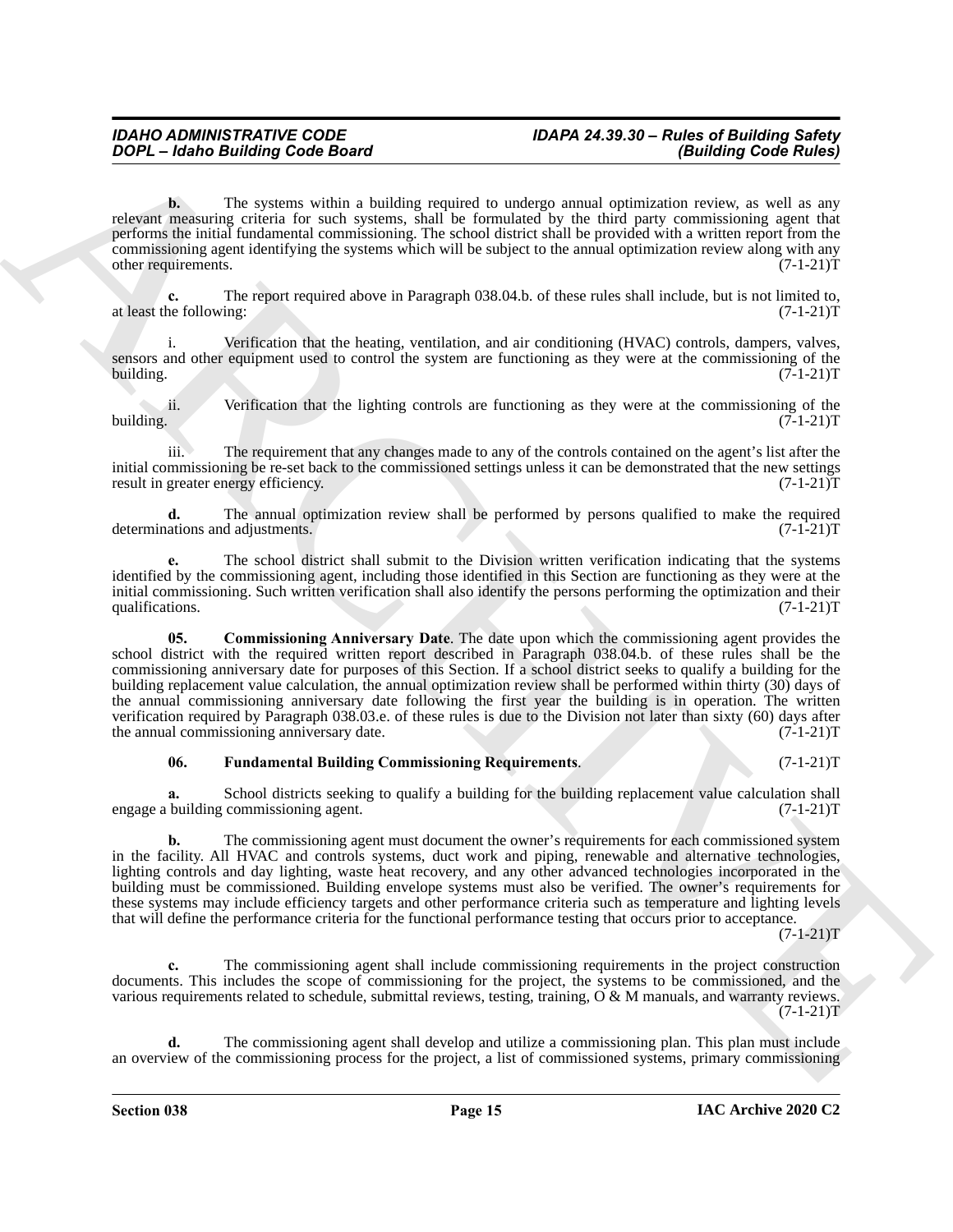#### *IDAHO ADMINISTRATIVE CODE IDAPA 24.39.30 – Rules of Building Safety DOPL – Idaho Building Code Board (Building Code Rules)*

ARCHIVE participants and their roles, a communication and management plan, an outline of the scope of commissioning tasks, a list of work products, a schedule, and a description of any commissioning testing activities. (7-1-21)T

**e.** The commissioning agent must submit a report to the owner once the commissioning plan has been  $e^{\alpha}$  executed.  $(7-1-21)$ T

#### <span id="page-15-0"></span>**039. -- 999. (RESERVED)**